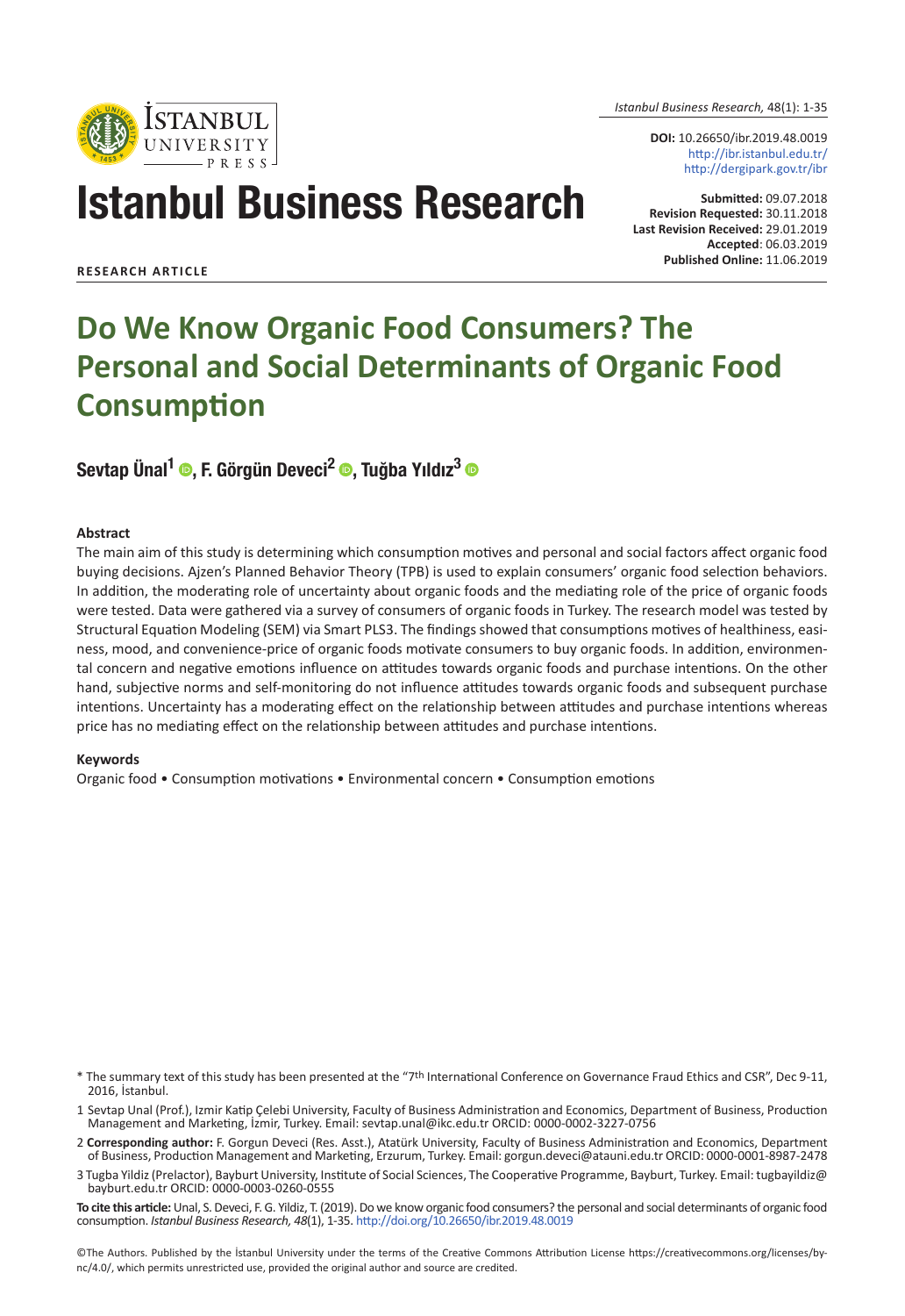# **Do We Know Organic Food Consumers? The Personal and Social Determinants of Organic Food Consumption**

Demand for organic foods is continuously increasing as an increasing number of people wish to consume more natural foods. Organics foods are differentiated products from common conventional foods because they have distinctive characteristics (Sashi and Stern, 1995; Chryssochoidis, 2000); Yin et al., 2010. The term '"organic food"' refers to food products that are produced without artificial fertilizers, insecticides, synthetic hormones or artificial coloring (Fotopoulos, 1996; Chen, 2009; Shaharudin et al., 2010; Aertsens et al., 2011; Goh, 2011; Ruiz de Maya et al., 2011). Consumer interest in organic foods has increased due to the effects of pesticides on health and the environment as well as due to genetically modified organisms (GMOs), and other non-natural substances used to increase agricultural production (Teng and Lu, 2016). Consumers' have positive attitudes toward organic foods in that they perceive them to be healthier, harmless, and less destructive to the environment than traditionally grown foods (Mondelaers et al., 2009; Daniells, 2014). On the other hand, most consumers do not have reliable information about the characteristics of organic foods and always have suspicions about the ingredients of organic foods, although they are generally considered to be reliable foods. Consumers cannot be sure of the quality of an organic product after purchase or consumption. Thus, it is vital that they trust credence goods. Consumers therefore seek trustworthy clues, such as authorized third-party certifications (for example USDA or TKB) whereas they do not trust other certifying organizations. In short, although demand for organic foods is growing, there is simultaneously doubt about organic foods ingredients and attributes. Therefore, if consumer perceptions about the characteristics of organic foods, such as credibility, can be determined, this will enable consumer attitudes towards organic food to be understood, thereby explaining organic food consumption behaviors.

Previous studies have found that, organic foods are believed to be more nourishing, healthier, and safer, with their. Safety and positive influence on human health being major reasons for purchasing them (Zanoli and Naspetti, 2002; Fotopoulos et al., 2003; Lea and Worsley, 2005; Hughner et al., 2007). Various researchers have evaluated the personal and environmental factors influencing the purchase of organic foods, including human-animalenvironment centered values, and health-related variables (Hutchins and Greenhalgh, 1995; Nielsen et al, 1998; Lindeman and Väänänen, 2000; Squires et al., 2001; Harper and Makatouni, 2002; McEachern and Willock, 2004; Lea and Worsley, 2008; Hasselbach and Roosen, 2015; Tung et al., 2015).

Consumers' organic food buying behavior has been studied by from various theoretical perspectives. Ajzen's The Theory of Planned Behavior Theory (TPB) was mostly used to determine consumers' food selection behaviors. (e.g., Chen, 2007; Verdurme and Viaene, 2003; Bredahl, 2001) while the. TPB is useful for explaining a wide range of individual behaviors and intentions (Lee et al., 2014), including consumption of organic products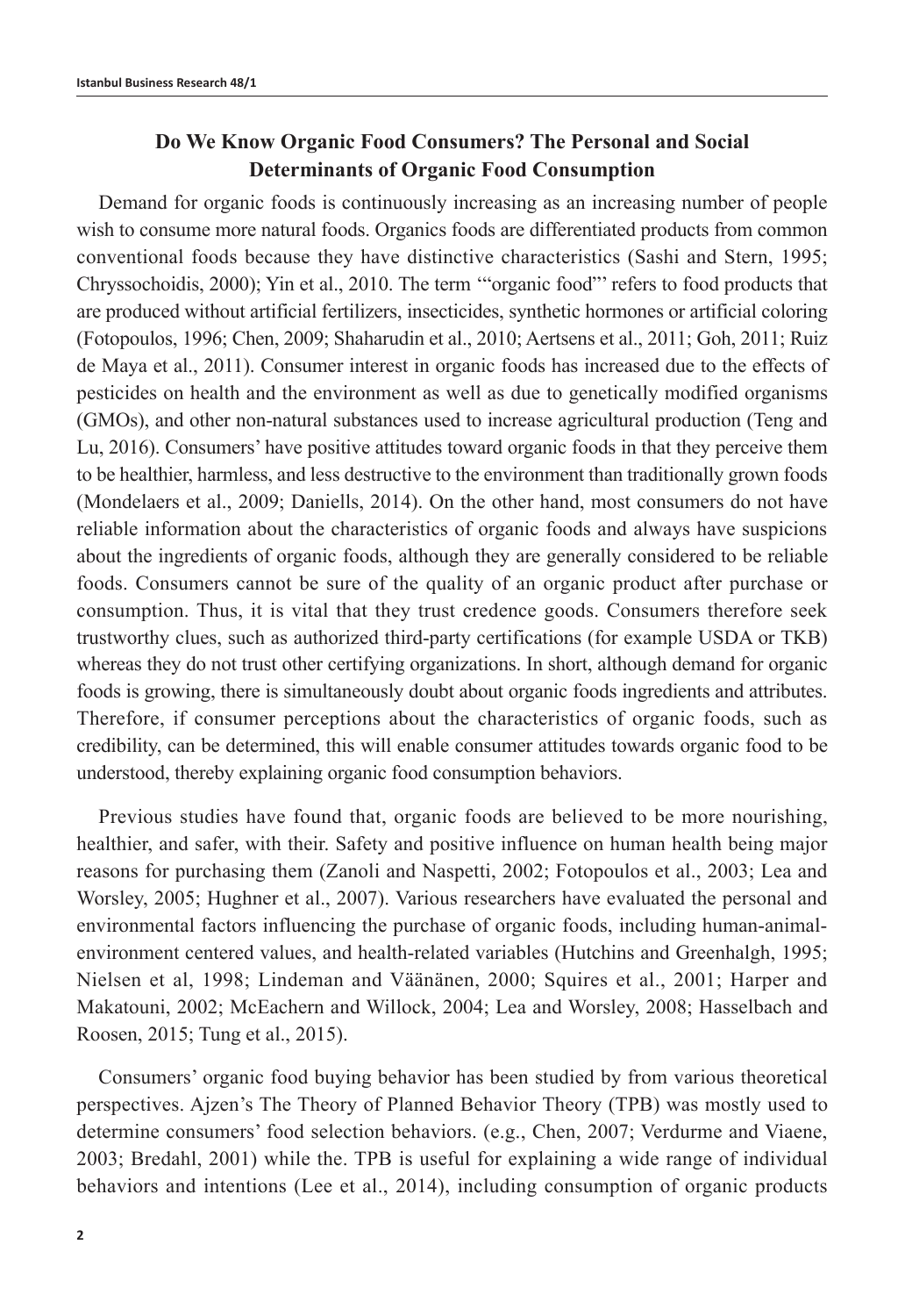(Gracia and De Magistris, 2007; Gotschi et al., 2007; Lee et al., 2014; Zagata, 2012). TPB explains a wide range of human behaviors based on behavioral intentions (BI), which is the central stage of the TPB. It, is determined by three motivational factors: (1) the attitude of the person to participate in the behavior; (2) the degree of social pressure felt by the person concerned with the behavior (subjective norm); and (3) the degree of individual controllability of the behavior (perceived behavioral control [PBC]) (Lee et al., 2015). This study adopted the, TPB to investigate consumers intentions to purchase organic foods.

# **Literature Review and Research Hypotheses**

# **Organic Food Consumption Motivations**

Motivation is the driving force within individuals that compels them to act. If a consumer is motivated, she or he is ready to act or engage in a goal-oriented activity. Motivation is an inner state of arousal with triggered energy directed to achieving a goal (Schiffman et al., 2010: 88). Motivation therefore precedes behavior and directs it in a specific direction by initiating, guiding, and maintaining goal-oriented behaviors. To understand consumer behavior requires understanding the motives that drive the behavior. As mentioned before, several studies have investigated consumer attitudes towards organic foods and subsequent buying behavior (Roininen et al., 1999; Makatouni, 2002; Zanoli and Naspetti; 2002; Fotopoulos et al., 2003; Lea and Worsley, 2005; Padel, et al., 2005; Vermeir and Verbeke, 2006; Lea and Worsley, 2008); Darsono et al., 2018.

Consumer food choice behavior is a complex process that is influenced by many factors, such as consumer-related issues (mood, personality, lifestyle), food-related issues (sensory characteristics of taste, odor, texture, etc.; price, healthiness), and social-cultural factors (ethical-environmental concern) (Prescott et al., 2002; Eertmans et al., 2005; Wądołowska et al., 2008; Honkanen and Frewer, 2009; Machín et al., 2014).

Asraf Mohd-Any et al., (2014) claim that food choice motives are affected by both external (life source and influencers) and internal (personal system) factors. Internal values include personal value negotiation and habits. Price, sensory delights, convenience, health, and quality are also important factors choosing organic foods, while emotions also influence consumer decisions. External factors, such as social norms, the economic situation, social roles, physical surroundings, and people's previous experiences, influence organic food choices. In sum, many researchers agree that food choices are determined by three main groups of factors. These are;

- Product-related factors (taste, aroma, packaging, convenience, nutrient content, etc.)
- Person-related factors (age, gender, personality, experience, satiety, hunger, etc.),
- Environment-related factors (price, income, traditions, beliefs, norms, fashion, society, etc.) (Wądołowska et al., 2008; Oellingrath et al., 2013).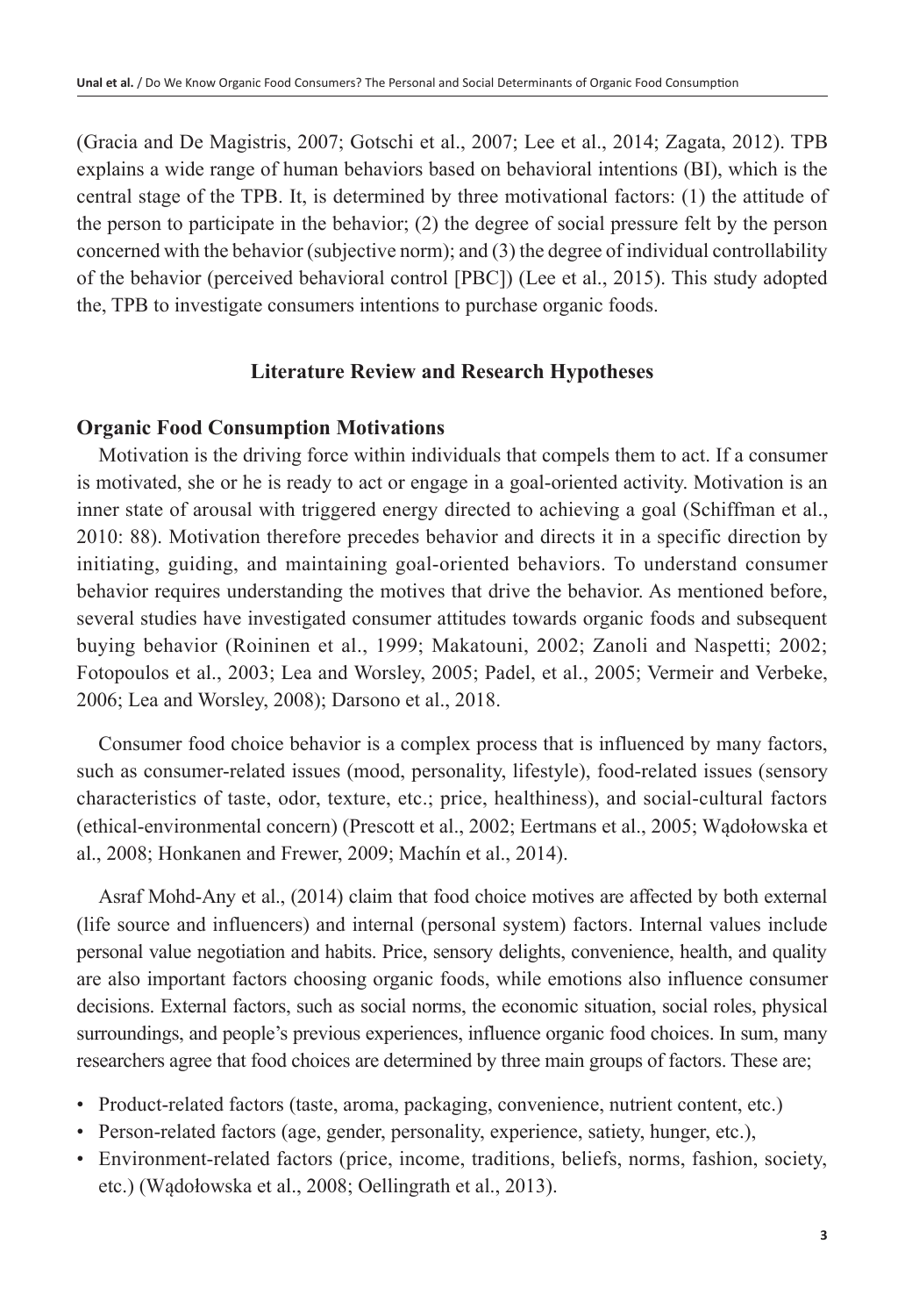Regarding the motives that mostly drive consumers to buy organic foods several factors have been identified, such as health, and safety (Fotopoulos et al., 2003; Hughner et al. 2007; Cerjak et al. 2010; Hamzaoui-Essoussi and Zahaf, 2012; Shafie and Rennie, 2012; Truong et al., 2012; Çabuk et al., 2014; Wee et al., 2014; Pham et al., 2018; Lian and Yoong, 2019), naturalness, and appearance (Yiridoe et al. 2005; Winter and Davis, 2006).

Lockie and colleagues (2002) developed a scale to measure consumer motives to buy organic foods, which was used by Steptoe et al. (1995) as the Food Choice Questionnaire (FCQ), which aims to determine the relative importance of different factors on consumers from different populations (Machín et al., 2014:314). Their aim was to develop a comprehensive measure to define green consumer groups. This scale has been widely used to measure organic food consumption behaviors, showing that health, sensory characteristics, naturalness of food, and environmental protection issues are the most important organic food consumption motives (Lockie et al., 2004; Chen, 2007; Honkanen and Frewer, 2009; Żakowska -Biemans and Renko, 2011; Januszewska et al., 2011; Roos et al., 2012; Dowd and Burke, 2013; Schleenbecker and Hamm, 2013; Hasselbach and Roosen, 2015; Lee et al., 2015; Sautron et al., 2015; Wang et al., 2015; Hsu et al., 2016; Teng and Lu, 2016).

Several studies have found that health concern is a primary motivational factor for buying organic food (Lockie et al. 2002; Magnusson et al. 2003; Ureña et al., 2007; de Magistris and Gracia, 2008; Pohjanheimo et al., 2010; Januszewska et al., 2011; Vyth et al., 2012; Dowd and Burke, 2013; Russell et al., 2015; Hilverda et al., 2016; Bryla, 2016).; Asif et al., 2018; Goetzke et al., 2014; Eisinger-Watzl et al., 2015; Hansen et al., 2018). Health motivation indicates the individual's determination to live healthily (Mardon et al., 2015). Health is one of the most significant factors underlying organic food purchasing due to increasing health consciousness, consumer focus on food safety and quality, and avoidance of harmful additives and chemicals (Wier and Calverley, 2002).

Price is another important factor given the expense of organic foods (Żakowska-Biemans and Renko, 2011; Bryla, 2016). Aygen, 2012; Buder et al., 2014; Bryla, 2016; Aschemann-Witzel and Zielke, 2017; Nguyen et al., 2019). Although consumers are willing to purchase environmentally-friendly products, they are unwilling to pay high prices (Chang et al., 2015). Furthermore, these motivational factors are related to high-quality food intake among adult consumers (Roos et al., 2012). In addition to price, low availability and satisfaction, lack of trust, and poor perceived value prevent consumers buying organic food (Davies et al., 1995; Żakowska-Biemans and Renko, 2011; Hilverda et al., 2016; Misra and Singh, 2016). McEachern and Mc Clean (2002) find that taste is another important factor.

Consumer food choices are not just related to food-based issues; rather, many factors affect organic food choice behavior. These include sensory features, individual factors, and environmental, cultural, and social influences. Food choices also reflect personality and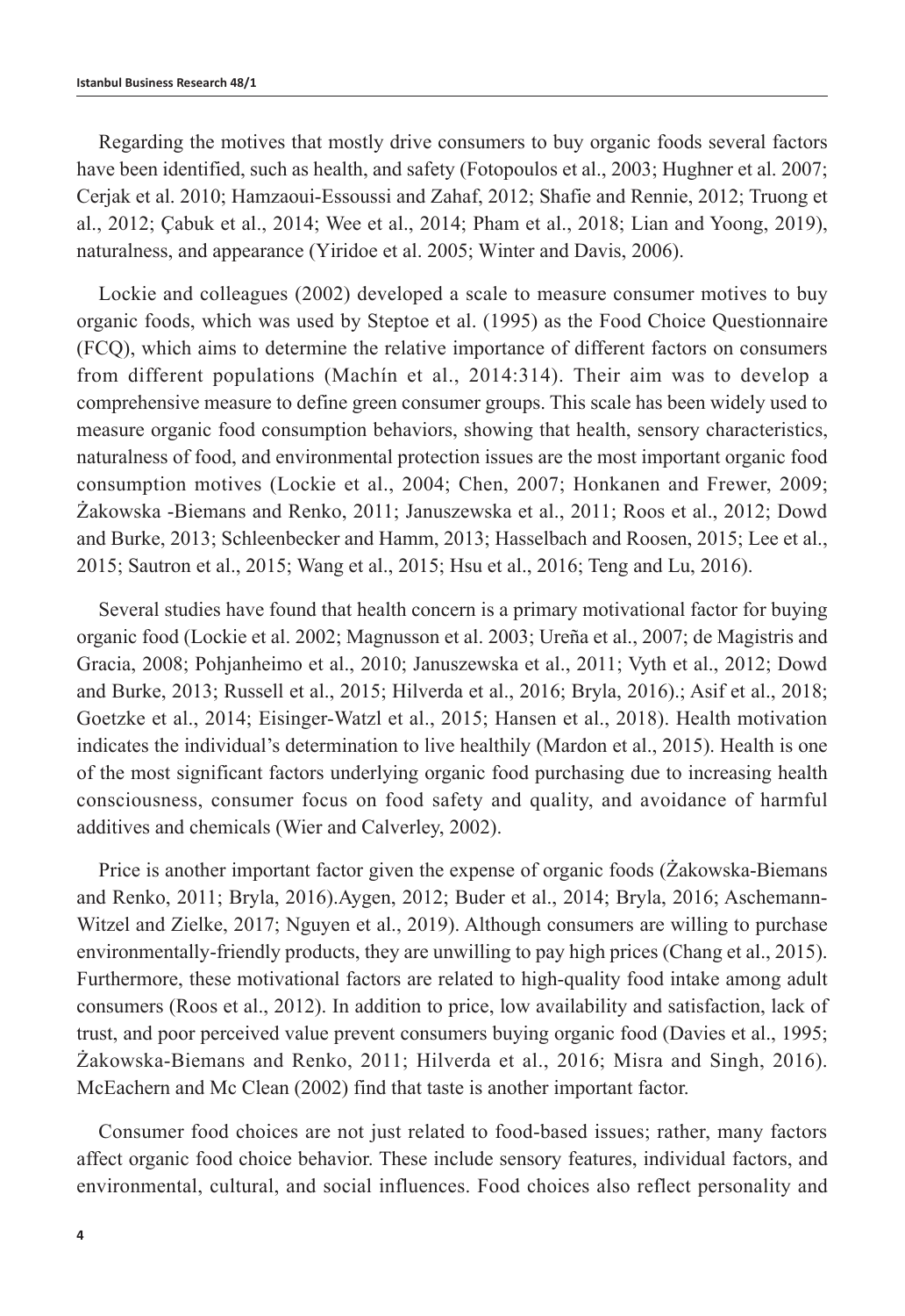lifestyles. Other important factors are altruistic motives, especially environmental protection and animal welfare. However, the relative importance of these motives may vary depending on consumer segment and culture (Honkanen and Frewer, 2009). For example, weight control, convenience, familiarity, healthiness, and natural content are important factors for European consumers (Wang et al., 2015). Sensory motives are also important factors in Europe, along with price, health, and environmental issues. Ethical and environmental motives are relatively important in organic food buying (Honkanen and Frewer, 2009). In addition, research in Europe and the USA shows that most important food choice motives among adults are taste, health, price, and convenience (Konttinen et al., 2013).

Based on this literature, the present study investigates the following motivating factors: mood, sensory appeal, convenience, natural content, health, price, weight, and familiarity. These factors are studied to test hypothesis

*H1: Organic food motives influence attitudes towards organic foods. `*

# **Environmental Concern**

Environmental problems are gradually increasing worldwide, including global warming, ozone layer depletion, water, noise, and light pollution, acid rain, and desertification. Environmental concern, which includes protection of the environment, has been defined as "the degree to which people are aware of problems regarding the environment and support efforts to solve them or indicate the willingness to contribute personally to their solution" (Dunlap and Jones, 2002: 482). Because environmental problems are the result of human activities, consumption, and production patterns, environmental quality depends on human knowledge, attitudes, values, and social practices (Mat Said et al., 2003).

Kinnear et al. (1974), summarize the following characteristics of consumers who are concerned about environmental matters. These environmental consumers;

- Perceive activity towards environmental pollution is excessive,
- Are open to new ideas,
- Investigate how products are produced,
- Satisfy their curiosity,
- Seeking personal security.

Todays' consumers are more concerned about the environment. Due to increasing consciousness of environmental concerns, individuals have begun to prefer natural products (Thieme et al., 2015; Bertrandias and Elgaaied-Gambier, 2014). This environmental concern is based on emotionally-oriented behavior, and is an important factor for making existing behavior more environmentally friendly (Wang and Myint, 2016).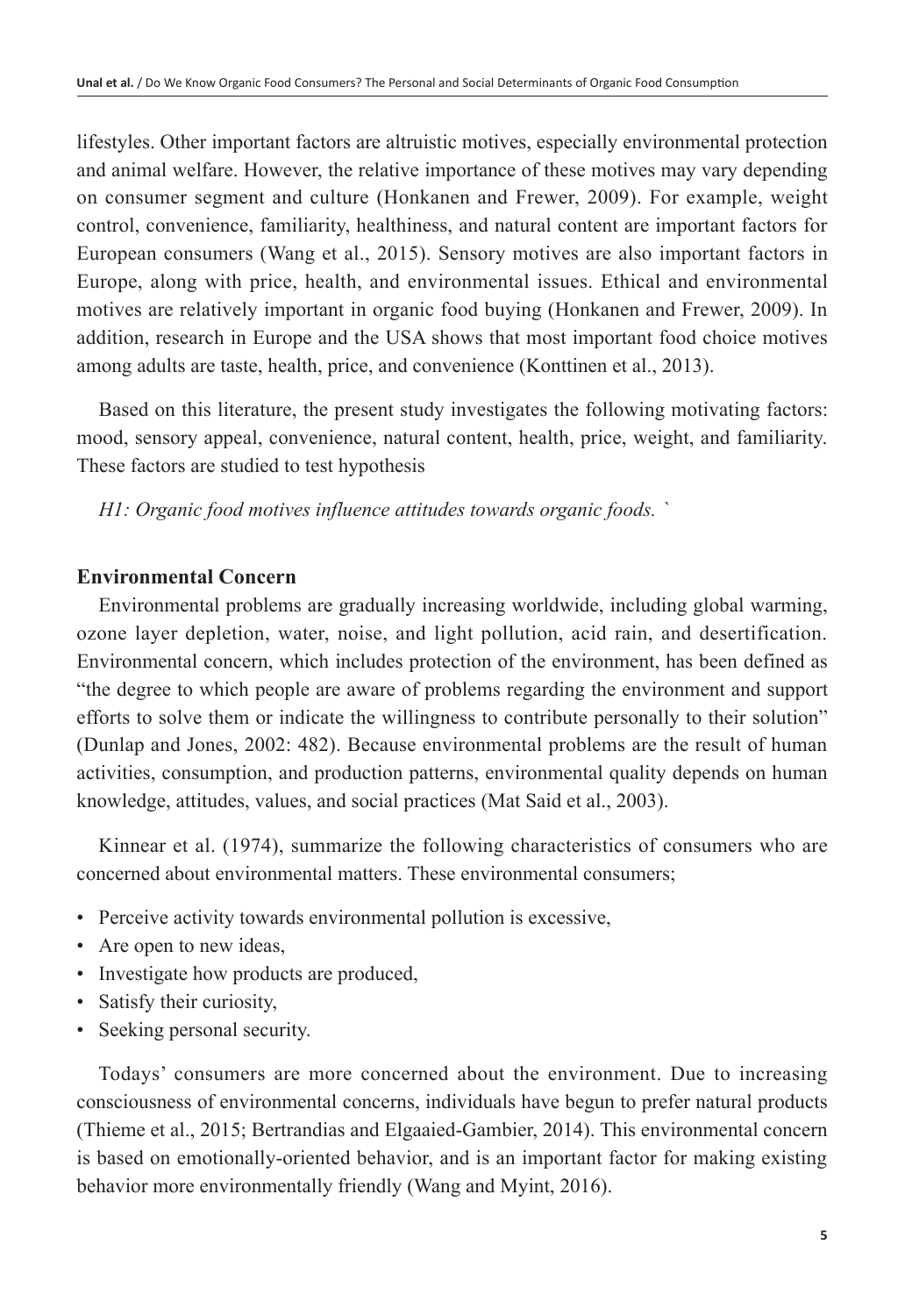Environmental concern does not just relate to the attributes of a purchase decision. Rather, it consists of consumer emotions towards many different green issues (Newton et al., 2015). Strong environmental concern makes consumers willing to purchase environmentallyfriendly products (Chang et al., 2015; Franzen and Meyer, 2010). It is correlated with beliefs about humanity's ability to disrupt the natural balance, the existence of growth limits for human societies, and doubts about the right of humanity to dominate the rest of nature (Verhoef, 2005: 251). Environmental concern is the proactive intention of individuals to protect the environment (Paladino and Ng, 2013). That is, environmental concern is a socially accepted norm that affects consumer choices (Bertrandias and Elgaaied-Gambier, 2014). Kim and colleagues claim that environmental concern is related both to selfless and altruistic human values as the individual performs these behaviors of protecting the natural environment with little thought for their own benefits. In other words, attitudes toward the environment depend on the self, other people, or the biosphere (Wesley Schultz, 2001; Kim et al., 2012). Choosing organic foods shows a consumer's concern for others and the common welfare (Yadav, 2016). Generally, it refers to a persuasive attribute that represents a person's worries, concerns, likes, and dislikes about the environment (Bhatt and Bhatt, 2015: 48).

As mentioned above, environmental concern is a direct and important determinant of specific behaviors (Verhoef, 2005; Lee et al., 2015). However, Mainieri et al. (1997) argue that consumers do not change their behavior according to their environmental concerns while Bamberg (2003) found that environmental concern has no significant influence on behavioral intentions or behavior. In contrast, Kim and Choi (2005) found that environmental concern does direct affect green purchasing behavior.

Consumers' environmental concern has many consequences, such as deciding to buy certain products and services, as well as the rejection of other products and services (Bertrandias and Elgaaied-Gambier, 2014). Environmental concern is related to environmentally conscious behavior, environmental behaviors, willingness to participate in environmental activities, and paying higher prices for environmental products (Verhoef, 2005; Kim et al., 2012). Specifically, it provides a strong motive for purchasing organic food products (Chen, 2007; Hughner et al. 2007; Smith and Paladino, 2010; Cerjak et al. 2010; Lee et al., 2015; Monier-Dilhan and Bergès, 2016).

As a pro-environmental attitude, environmental concern is one of the most important motives for purchasing organic foods (Magnusson et al., 2003; Fujii, 2006; Mondelaers et al. 2009; Tang et al., 2014). Environmental concern not only increases green purchasing intentions but also makes consumers more satisfied with such purchases (Hopper and Nielsen, 1991; Keesling and Kaynama, 2003). Environmental concern can thus make individuals' behavior more environmentally friendly (Paladino and Ng, 2013). That is, environmentally-friendly behaviors and purchase intentions are correlated (Bertrandias and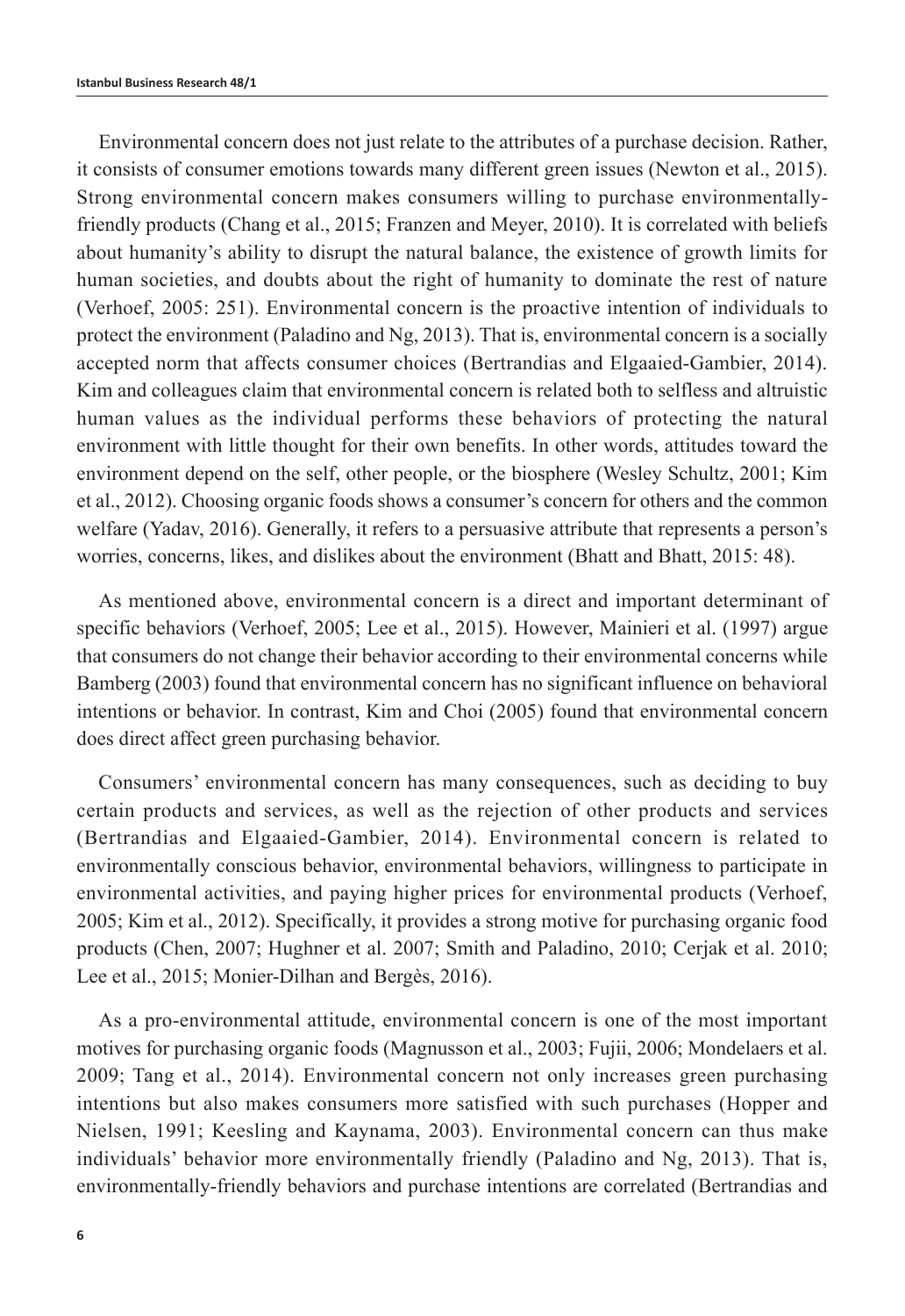Elgaaied-Gambier, 2014). This leads to the second hypothesis of the present study:

*H2: Environmental concern affects attitudes towards organic foods.*

## **Subjective Norm**

Subjective norms, which are also known as social norms, are perceptions about the nature and content of widespread emotions and thoughts (Verhoef, 2005; Wang, 2014). They also represent normative behavioral beliefs and the motivation to adhere to these beliefs (Kaiser, 2006). A subjective norm is defined as "perceived social pressure to perform or not perform the behavior" (Tarkiainen and Sundqvist, 2005; Ruiz de Maya et al., 2011; Wang, 2014; Suh et al., 2015; Lee et al., 2015; Yadav and Pathak, 2016). Thus, it refers to external social pressure (Wang and Myint, 2016), which is perceived as an important factor determining attitudes and behaviors. A subjective norm includes beliefs influenced by reference groups (such as family members or friends) who influence the individual regarding performing or not performing the behavior (Teng and Wang, 2015). Therefore, subjective norms affect both individual intentions and behaviors (Paladino and Ng, 2013). Individuals comply with subjective norms because they want to avoid reactions and pressures from their reference groups (Wang, 2014; Lee et al., 2015). Thus, subjective norms influence attitudes and intention to buy organic food (Chang, 1998; Tarkiainen and Sundqvist, 2005; Numraktrakul et al., 2012; Irianto, 2015; Paul et al., 2016; Chu, 2018). They are therefore an important factor in organic food purchase intentions and environmentally conscious consumption. A subjective norm decreases risk perception of a consumer, which increases their tendency to purchase (Paladino and Ng, 2013). According to Armitage and Conner (2001), there is a connection between subjective norms and intention. More specifically, Chen (2007) claims that, if subjective norms regarding organic products are positive, then intentions to buy them will increase. Relevant subjective norms also increase recycling intentions, and purchases of sustainable and environmentally friendly products (Wang, 2014). This leads to the third hypothesis:

*H3: Subjective norms influence attitudes towards organic foods.*

# **Consumption Emotions**

According to Laros and Steenkamp (2005), emotion is the power that describes consumer behavior. Emotions emerge in line with an individual's subjective assessments and reflect the inner world of that individual (White, 2010: 382). They therefore provide the basic motivations for evaluating products and product choices (Chaudhuri, 1997). Consumption emotions, specifically, are a set of emotions that are elicited during product usage or consumption experiences (Mattila and Ro, 2008; Han et al., 2010). These emotions are crucial for the shopping experience. The positive and negative emotions experienced before and after the moment of purchase directly influence the consumer's perception, evaluation,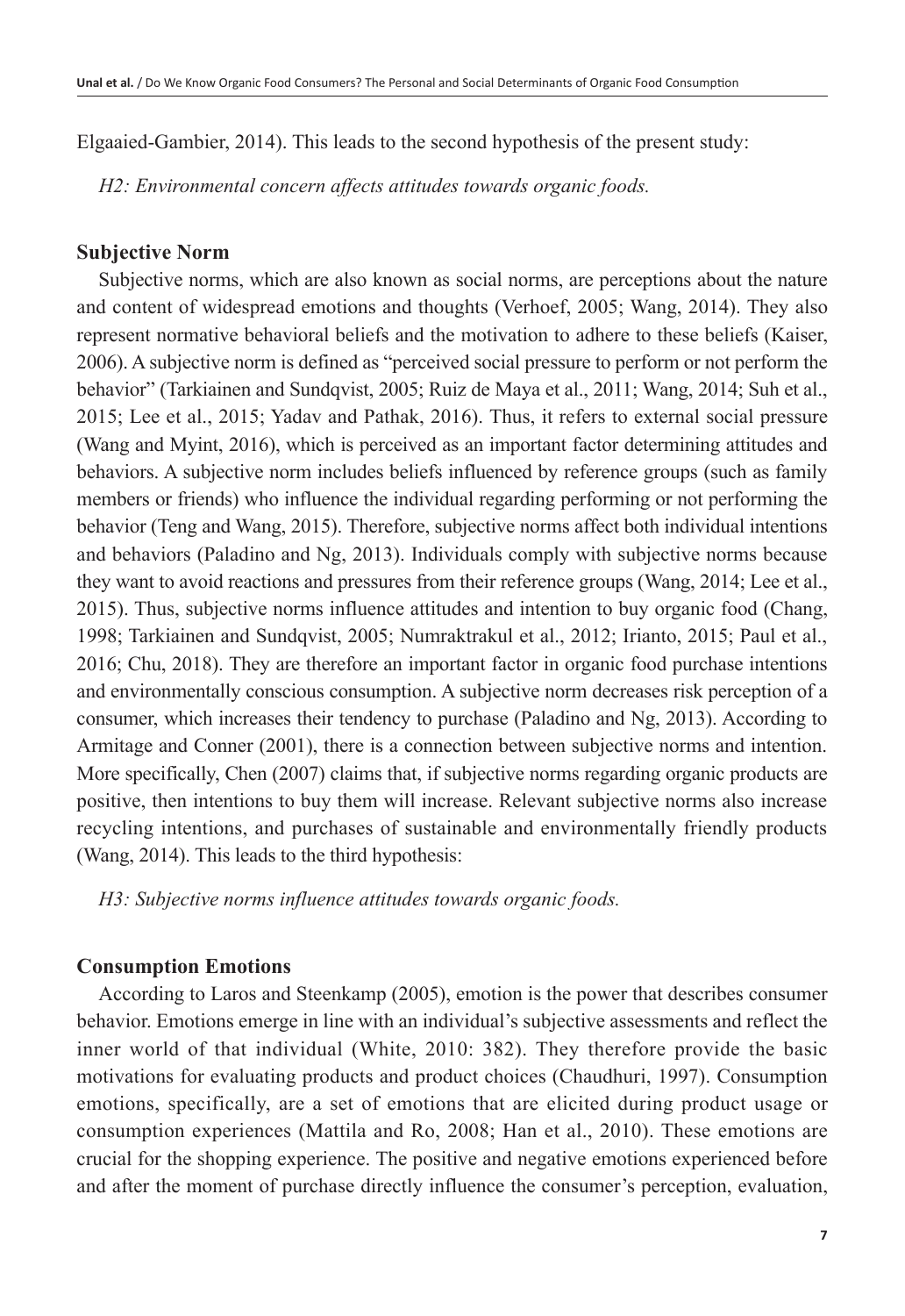and behavior (Chaudhuri, 1997; Argan et al., 2014). In other words, consumption emotions are responses to the consumption of products that affect the next consumption experience (Richins, 1997; Phillips and Baumgartner, 2002). There is rising interest in assessing emotions to understand consumer behavior better, with measurement of emotional response to food and beverages being seen as a valuable source of information for marketing strategists. Emotional data provide valuable information about products, such as to reveal previously unidentified aspects of sensory profiles and product attributes (Kenney and Adhikari, 2016).

Emotions affect human eating behavior in terms of food choices, quantity, and frequency of meals. These behaviors depend on many different variables, not just physiological needs. Generally, individual eating behavior is affected by changes in emotional state. Consumers have many options to buy or eat food, with price, health, convenience, and taste being prominent variables. In addition, affect-focused and environmental motives play significant roles (Verhoef, 2005; Onwezen, 2015). Various emotions, like anger, fear, sadness, and joy, influence food choices and eating. Emotional stress has an especially strong effect on food consumption. These different emotions may increase or decrease eating due to mood changes (Gibson, 2006; Macht, 2008; Köster and Mojet, 2015).

There are many emotional distinctions, of which the most common is between negative and positive emotions (Verhoef, 2005; Onwezen, 2015). According to Lyman (1982), healthy foods are consumed in association with positive emotions whereas junk food is consumed with negative emotions. Patel and Schlundt (2001) also found that positive and negative emotions influence the meals that are eaten, with positive emotions having a stronger impact on food consumption than negative emotions. Macht (1999) report that anger increases impulsive eating whereas joy increases hedonic eating habits. Both these emotions influence eating more strongly than sadness and fear. Studies on consumption emotions show that negative emotions increase impulsive eating and junk food while decreasing food pleasantness. Conversely, positive emotions make consumers perceive organic food as more appealing and become more eager to consume healthy foods (Macht, 2008; Köster and Mojet, 2015). These findings lead to the following three hypotheses.

*H4a: Consumption emotions influence attitudes towards organic foods.* 

*H4b: Positive emotions influence attitudes towards organic foods.*

*H4c: Negative emotions influence attitudes towards organic foods.* 

#### **Self-monitoring**

The concept of self–monitoring was introduced by Snyder (1974), who defined it as "the degree to which individuals observe the situations and behaviors in their surroundings and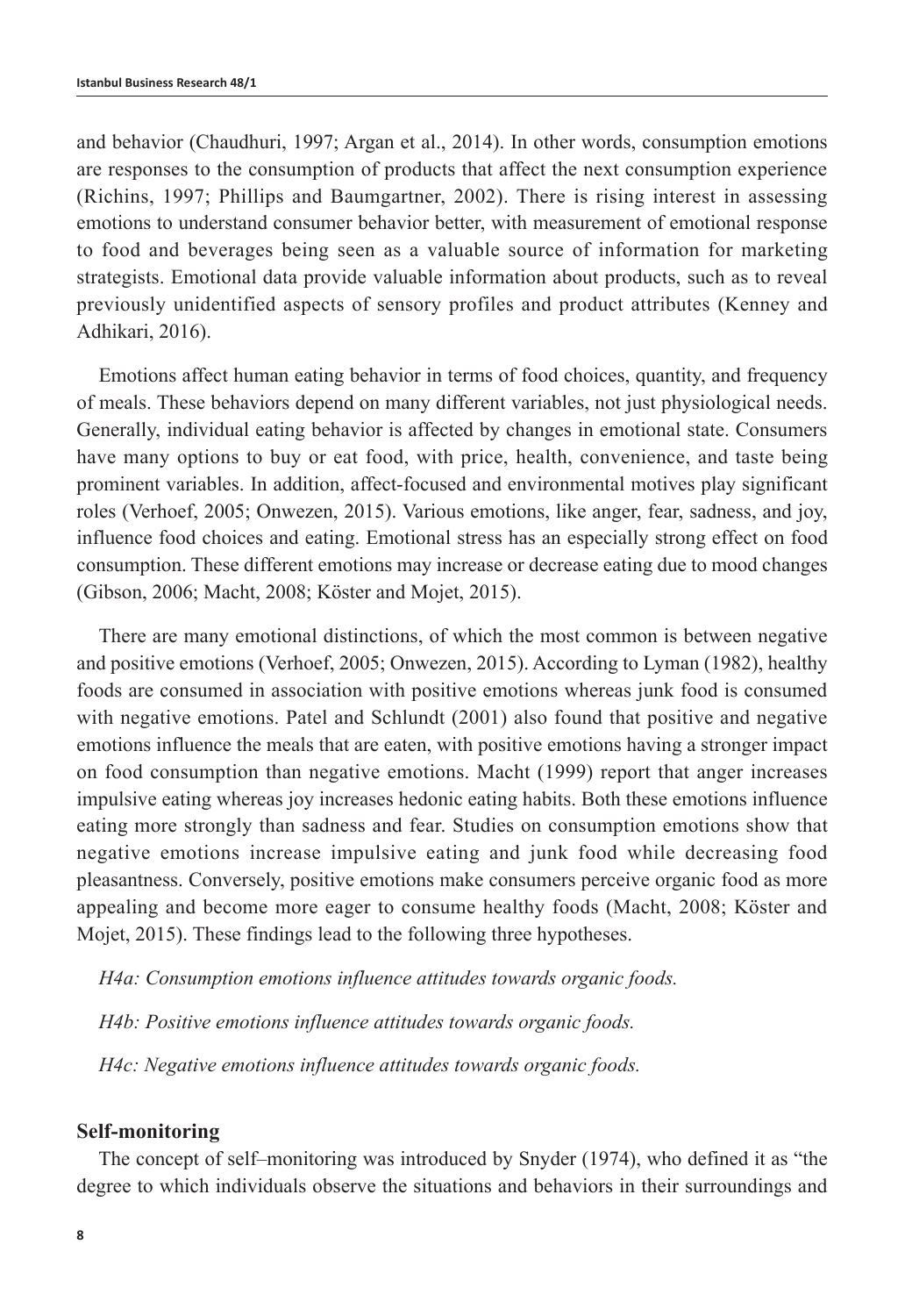controls their behaviors accordingly" (Graeff, 1996; Aaker, 1999; O'Cass and McEwen, 2004). According to O'Cass, it "reflects the degree to which an individual monitors, and controls self-presentation in accord with social cues" (2001:47), which helps the individual make useful social comparisons. There are two types of self-monitoring: high and low (Kjeldal, 2003: 354). High self-monitoring is expressed as social pattern adaptation. Such people monitor social cues very carefully and avoid exhibiting other behaviors, controlling their self-presentation according to the people. They therefore exhibit both social and interpersonal responsive behaviors, as well trying to be the "right person in the right place at the right time." Conversely, low self-monitoring people do not control their self-presentation. They believe that their behavior reflects themselves, their attitudes, their qualities, and their emotions (Graeff, 1996; Harnish and Bridges, 2006). They therefore behave without being influenced by their environment, and do not want to change themselves according to social cues and patterns of behavior. Instead, they do what they want. That is, they do not pay attention to social norms and the social self (Hogg et al., 2000; O'Cass, 2001; O'Cass and McEwen, 2004). While high-level self-monitoring individuals prefer to buy prestigious and famous products, low self-monitoring individuals prefer products with more functional qualities, and tend to believe that generic brands are at least as good as other brands (Browne and Kaldenberg, 1997).

Based on the literature, we aimed to investigate self-monitoring influences on organic food choices to identify the relevant motivational and psychographic variables to understand organic food consumption better. Self-monitoring behaviors include dietary intake, physical activities, weight control, and the individual's conscious behavior (Helsel et al., 2007; Burke et al., 2011). This leads to the following research hypothesis

*H5: Self-monitoring influences attitudes toward organic foods.*

# **Attitudes and Purchasing Intentions**

Attitudes and behaviors play a major role in determining consumer behaviors. An attitude is a psychological structure formed by consciousness, values, and emotions (Al-Swidi et al., 2014). Attitudes determine the consumer's final decision at the point of purchase. If an attitude towards the behavior of consuming organic products is affirmative, then the individual's intention to buy will increase. Therefore, a consumer's purchasing behaviors regarding organic products can be accurately estimated from their attitudes (Lee and Goudeau, 2014). Generally, consumers have a positive attitude toward sustainable products and their consumption. Environmental-focused consumer groups care about ecological packaging, product origin, and buying ecological organic foods because they think such products' taste, quality, safety, and freshness are more beneficial to human health (Vermeir and Verbeke, 2006).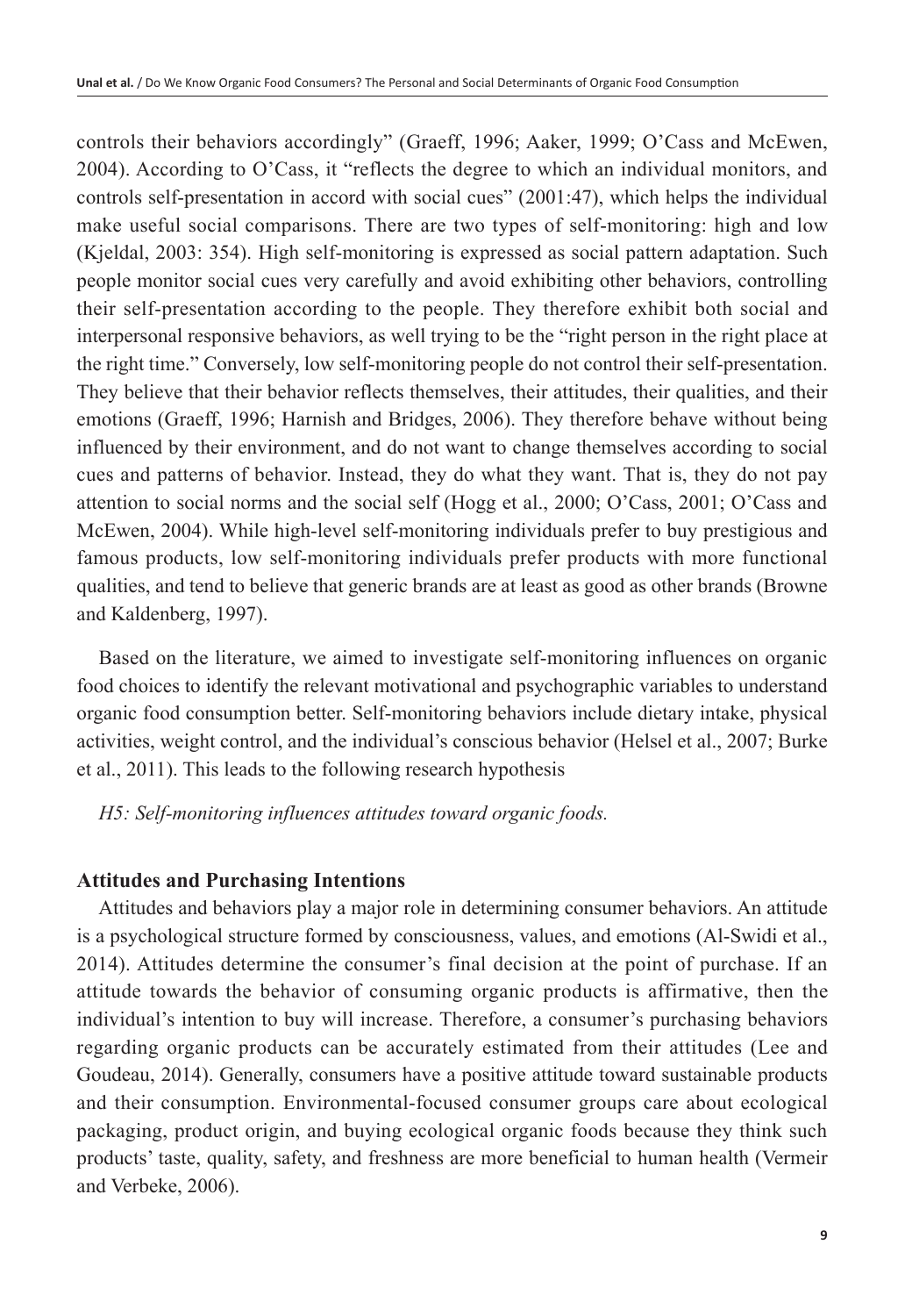Research on attitudes towards organic products shows that the most important factors explaining consumer decision-making are attitudes towards organic food characteristics and the environment. Thus, if consumers have a positive attitude towards eco-friendly issues, they also have a positive attitude towards purchasing organic products. Consumer motivations provide other important factors for buying organic products. Several studies have found that environmentally friendly attitudes lead to green behaviors and ecological consumption (Paladino and Ng, 2013).

Many studies on attitudes and the consumption of organic products show that health (McEachern and Willock, 2004; Padel, et al., 2005; Chen, 2007; Kulikovski and Agolli, 2010; Denver and Christensen, 2015; Tung et al., 2015; Hsu et al., 2016; Aschemann-Witzel et al., 2013; Mie et al., 2017; Oroian et al., 2017; Petljak et al., 2017; Singh and Verma, 2017), animal welfare (Lindeman and Väänänen, 2000; de Boer et al., 2007; Lu et al., 2010; Hasselbach and Roosen, 2015; Escobar- López et al., 2017) environmental consciousness and attitudes (Thøgersen and Zhou, 2012; Irianto, 2015; Nedra et al., 2015; Lee, 2016 ), taste (Millock et al., 2004; Aertsens et al., 2009; Suh, et al., 2012; Lee and Goudeau, 2014), environmental concern (Salleh et al., 2010; Anburaj, 2015; Fernandes et al., 2012; Lee et al., 2015; Nedra et al., 2015; Petrescu and Petrescu-Mag, 2015; Uma and Selvam, 2017; Sharma and Singhvi, 2018), and ecological motives and attitudes towards organic food (Honkanen et al., 2006) affect attitudes and intention of purchasing organic products (Van Loo et al., 2010; Basha et al., 2015; Teng and Wang, 2015; Lee and Yun, 2015; Yazdanpanah and Forouzani, 2015; Zhu, 2018; Žibret et al., 2018; Hsu et al., 2019; Wang et al., 2019). There is a positive relationship between organic product consumption or purchasing and attitudes in that positive attitudes are related to organic product purchases. In addition, level of interest in the environment is one of the most important factors determining attitude and intention to purchase (Aertsens et al., 2009). This leads to the following hypothesis.

*H6: Attitudes towards organic foods have an effect on affect organic food purchase intentions.*

#### **Uncertainty**

Uncertainty is defined as the lack of information, low knowledge, and lack of trust in the organic certification process (Aertsens et al., 2009). Uncertainty is the absence of information (Daft and Lengel, 1986).

Uncertainty is a condition where current information deviates from the ideal knowledge of the consumer (Shiu et al., 2011). Gunasti and Ross, (2009) claim that lack of knowledge increases uncertainty. Consumers feel uncertainty in several situations, specifically lack of technical expertise, inability to control the basic requirements for distinguishing organic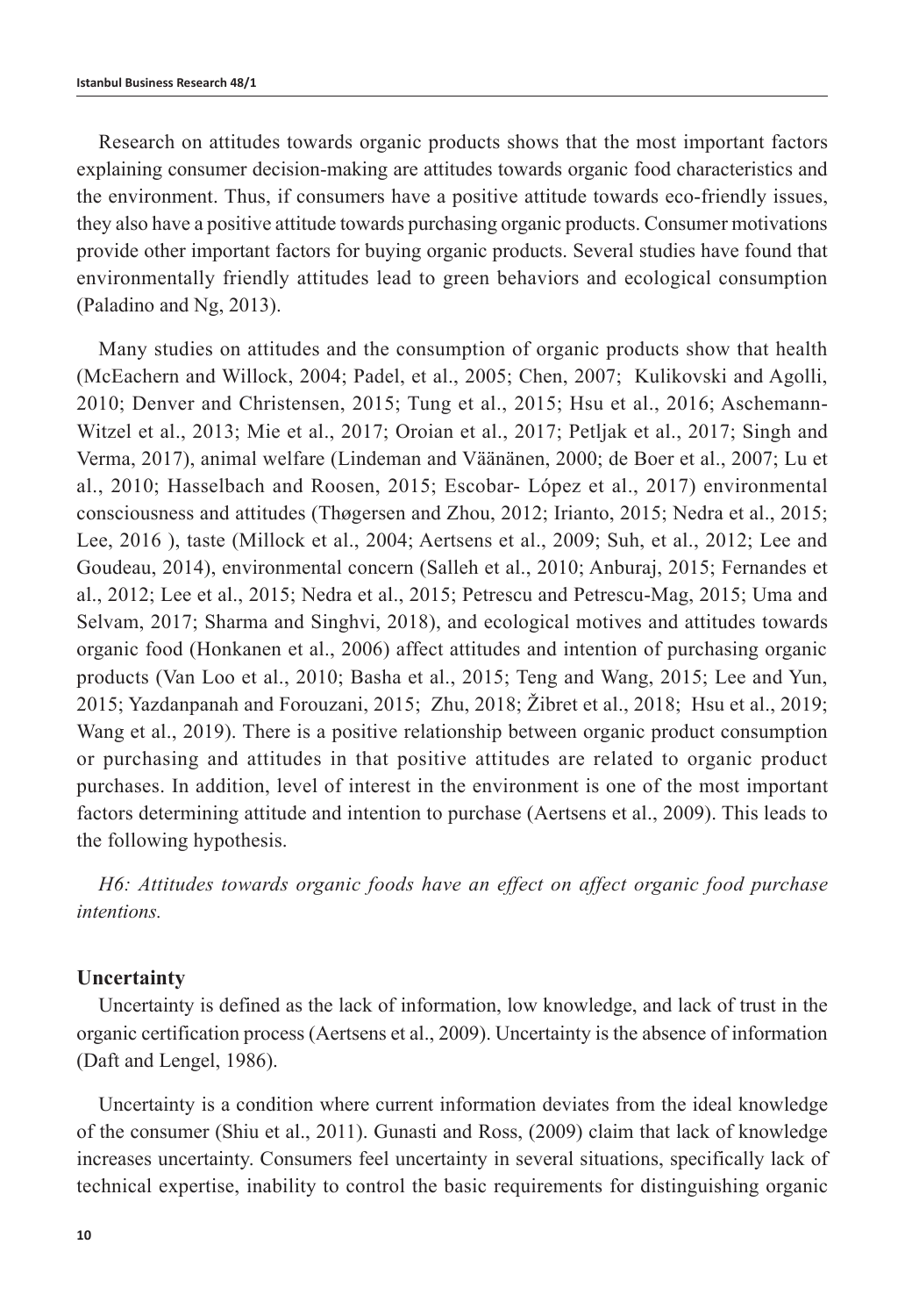foods and the absence of chemical components in organic food production compared to traditional products (Teng and Lu, 2016). Shiu and colleagues identified several uncertainty effects on behavior: "the amount, content, and sequence of information input are expected to impact on the formation, development, and change of such higher-order processes as beliefs, attitudes, evaluations, images, impressions, and intention" (Shiu et al., 2011).

Uncertainty about the natural environment refers to changes in environmental components, when an individual has no knowledge of the various states of nature (Lipshitz and Strauss, 1997; Koufteros et al., 2005).

The uncertainty level of the consumer has an essential impact on organic product consumption. Uncertainty about the organic products can change the purchase decision of the consumer whereas the consumer has willingness to buy organic food (Teng and Lu, 2016). This leads to the following hypothesis.

*H7: Uncertainty moderates the relationship between organic food attitudes and purchase intentions.*

# **Price of organic foods**

Price is a value that will purchase a finite quantity, weight, or another measure of a good or service (Businessdictionary). It plays an important and complex role in consumer evaluation of a product, as well being perceived as a sign of quality by consumers (Marian et al., 2014: 53; Liang, 2016). Price is always accepted as an indicator of product quality and value, and is defined as "what is given up or sacrificed to obtain a product" (Zeithaml, 1988: 10).

Organic food studies have focused on the price of organic foods because of their higher prices, particularly consumers' willingness to pay for organic foods (de Magistris and Gracia, 2008). If consumers have a high awareness of environmental protection and organic food, they willingly accept higher prices (Liang, 2016). Organic products are generally more exclusive than conventional foods for several reasons. First, their supply is less than demand. Second, the greater labor inputs per unit of output make production costs higher. Third, comparatively small quantities of organic foods increase the costs of post-harvest handling. Relatively small volumes of organic foods increase costs while the marketing and distribution chains for organic products are less efficient than those for traditional foods [\(http://www.fao.](http://www.fao.org/organicag/oa-faq/oa-faq5/en/) [org/organicag/oa-faq/oa-faq5/en/](http://www.fao.org/organicag/oa-faq/oa-faq5/en/)).

The other important issue is that organic foods are generally considered within the good credence category. That is, consumers cannot be sure about organic production; i.e. which attributes differentiate organic foods from conventional foods (Moser et al., 2011; Janssen and Hamm, 2012). In addition to this suspicion, the high price of organic foods increases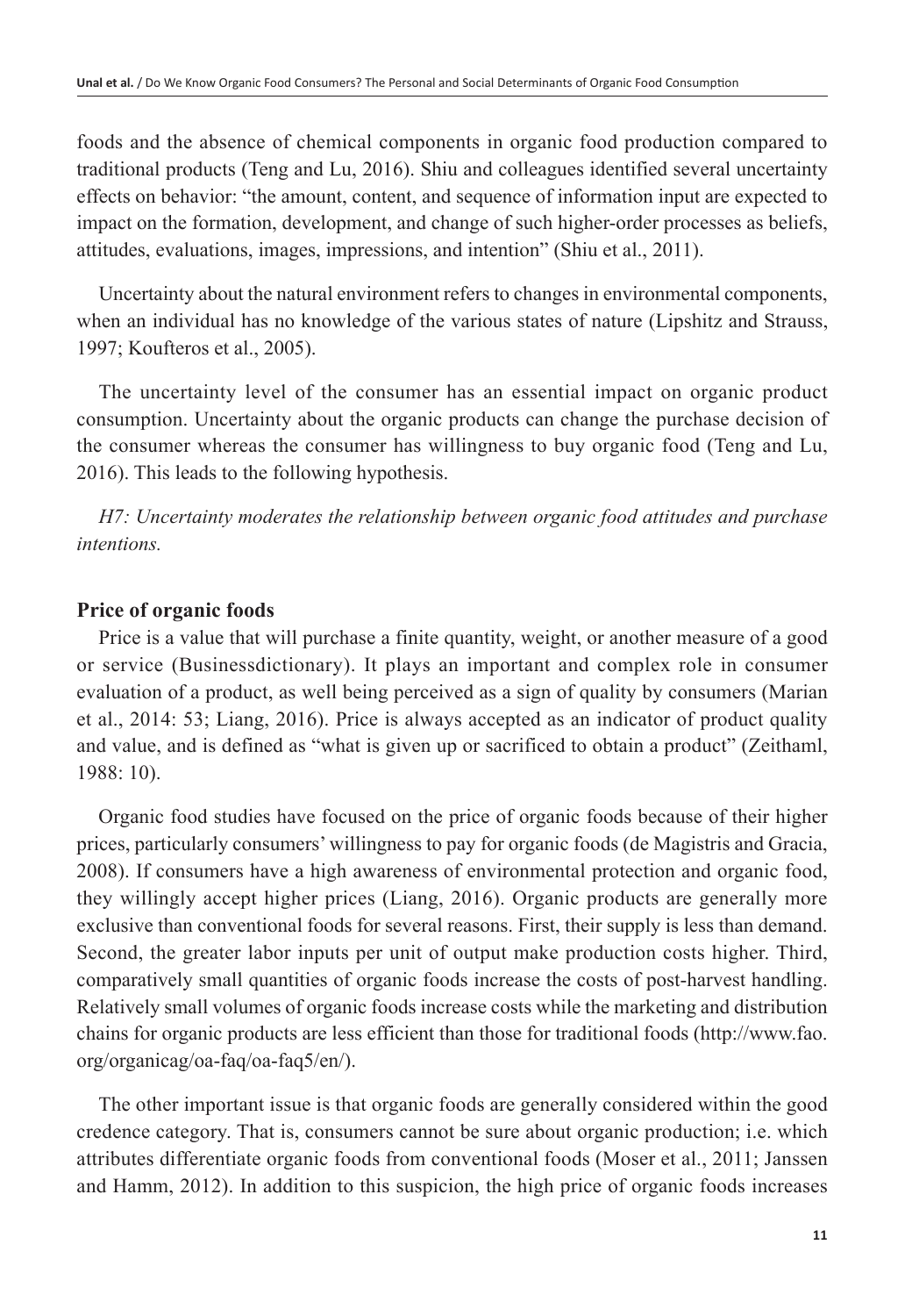negative attitudes towards buying intentions (Lea and Worsley, 2005).The higher price of organic foods and the uncertainty about the product has been a major barrier for consumers (Davies et al., 1995; Fotopoulos and Krystallis, 2002; Chinnici et al., 2002; O'Donovan and McCarthy, 2002; Zanoli and Naspetti, 2002; Hughner et al., 2007, Hoek et al., 2017).; Xie et al., 2015). However, some studies have found that price has less effect once consumers start to buy organic food. If their experiences increase organic food buying behavior, then organic food buying will become a lifestyle (Krystallis and Chryssohoidis, 2005; Marian et al., 2014). Consumers are also willing to pay a higher price premium if the product has a label from a trustworthy organization (like the USDA organic logo) (Mondelaers et al., 2009; Van Loo et al., 2011; Janssen and Hamm; 2012). Some authors have clustered organic food markets to identify different subgroups of organic consumers according to their willingness to pay the price premium or see the price as a deterrent (Williams and Hammitt, 2000; Cicia et al., 2002; Tarkiainen and Sundqvist, 2005; de Magistris and Gracia, 2008; Gifford and Bernard, 2011; Thøgersen and Zhou, 2012). This leads to the following hypothesis:

*H8: Organic food price levels mediate the relationship between organic food attitudes and organic food purchase intentions.*

#### **Methodology**

#### **Research Model**

This study investigated the effects of several personal and social factors on purchasing intentions regarding organic foods. According to the literature, organic food consumption has different attributes. To determine factors affecting organic food buying behaviors and the variables underlying this relationship, uncertainty about organic food attributes as moderator and organic food prices levels are were included as a mediator variables, respectively. The research model developed based on this research aim is shown in Figure 1.

#### **Data collection**

The data was gathered via a web-based survey using convenience sampling from members of ETO (Ecological Agriculture Organization) and Orguder (Organic Product Producers and Industrialists Association), which are both members of IFOAM (International Federation of Organic Agriculture Movements). IFOAM is a worldwide umbrella organization for the organic agriculture movement. The survey was sent to these organizations, who forwarded it their members. Of 285 questionnaires returned, 264 had complete data for further analysis.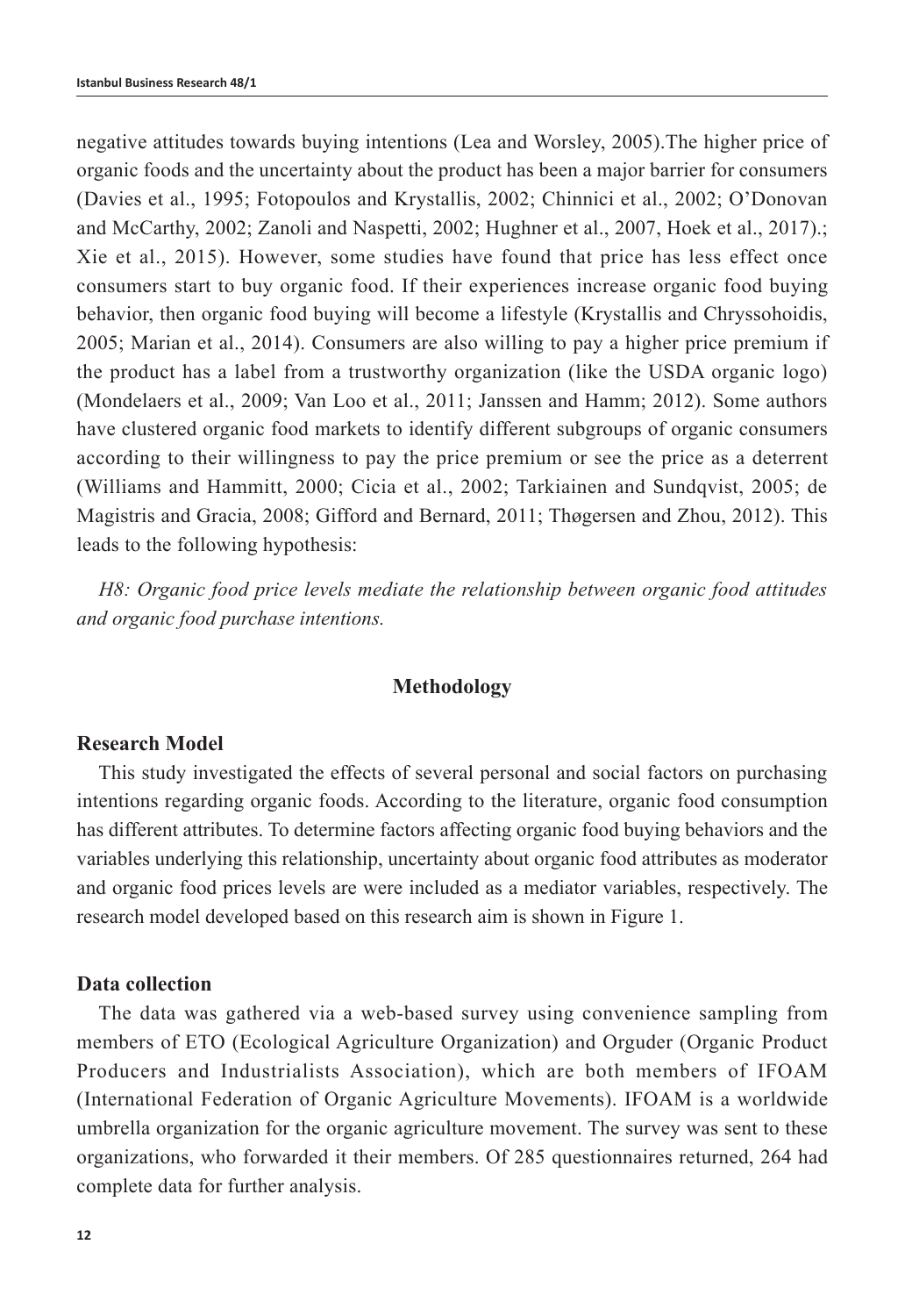

*Figure 1.* Research Model

#### **Measurements**

We divided the input variables that affect consumers' organic food buying intentions (independent variables) into two groups: personal and social factors. The personal factors were motives related to organic food choice behavior, environmental concern, consumption emotions, and feelings of uncertainty. The social factors were self-monitoring and subjective norms. Purchasing intention was the output variable. While most consumers have a positive attitude towards organic foods, they generally cost more than conventional foods, which may suppress purchase intentions. It was therefore assumed that organic food price levels mediate between attitudes and buying intentions. Another important point is that most consumers lack reliable information about the quality of organic foods, so they are always suspicious about the ingredients. Thus, despite their positive attitudes towards organic foods, the uncertainty about organic food attributes may weaken their purchase intentions (Teng and Lu, 2016). Accordingly, it was assumed that uncertainty about organic foods plays a moderator role in buying intentions.

The organic food choice motives scale was based on the original FCQ (Steptoe et al., 1995), although not all the original FCM items were included in this study. Specifically, whereas the FCQ assesses nine food choice motives (health, mood, convenience, sensory appeal, natural content, price, weight control, familiarity, and ethical concern), the present study omitted ethical concern (Schleenbecker and Hamm, 2013).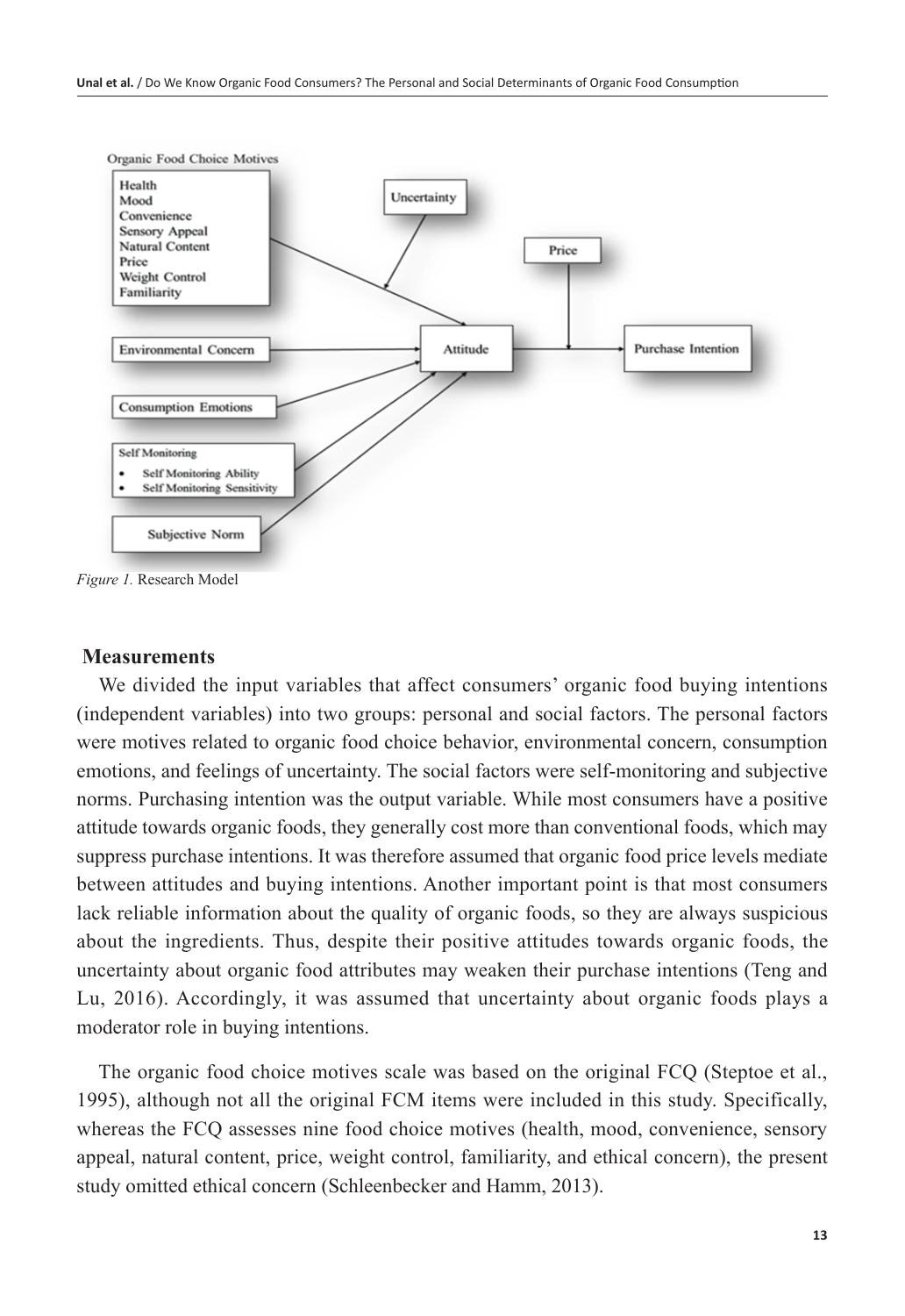The environmental concern and subjective norm scales was adapted from Yadav and Pathak (2016), while the Laros and Steenkamp (2005) consumptions emotions scale was used to measure the consumers' emotions towards organic foods. The purchase intention and uncertainty scales were adapted from Teng and Lu (2016) while the self-monitoring scale was adapted from O'Cass (2000). The attitudes towards organic foods scale was adapted from Chen, M. (2009). This scale has 9 items forming two subscales, of which 6 are affirmative items, such as "Organic products are healthier", whereas 3 are negative, such as "Organic products are worse than conventional food".

Most constructs were measured using a five-point Likert scale, with "1" indicating "strongly disagree" and "5" indicating "strongly agree". However, the consumption emotions scale was measured on a seven-point interval scale, with "1" indicating "strongly do not feel" and "7" indicating "strongly feel". Organic food price levels were measured by the following question: "How much do you think you will pay when buying organic food products?" Respondents were asked to choose one of the following price percentages (compared to traditional food products): 10% more, 20% more, or 30% more).

SPSS 20.0 and Smart PLS3 statistical programs were employed to analyze the data through descriptive statistics and SEM (Structural Equation Modelling). Because the sample size was small and non-normally distributed, Smart PLS3 was used to test the hypotheses. The Kolmogorov-Smirnov normality test results are presented in Appendix A.

#### **Findings**

#### **Demographic and Organic Food Consumption Behaviours**

The majority of respondents are female, married, 26-33 years of age, have university-level education. 52, 2 % of the participants buy organic foods on occasion, 28, 8 % of buy always, and 13, 7% of buy seldom. Participants are asked in which food category they prefer and buy organic foods; the results are in Table 1.

| <b>Food categories</b> | Frequency | Percent |
|------------------------|-----------|---------|
| Vegetable-fruit        | 119       | 52,4    |
| Meat and meat products | 45        | 19,8    |
| Milk and milk products | 43        | 18,9    |
| Dry legume             | 59        | 26,0    |
| Bakery                 | 52        | 22,9    |
| Dried fruits and nuts  | 46        | 20,3    |
| Hot and cold beverages | 40        | 17,6    |

Table 1. *Organic food/foods categories bought by participants*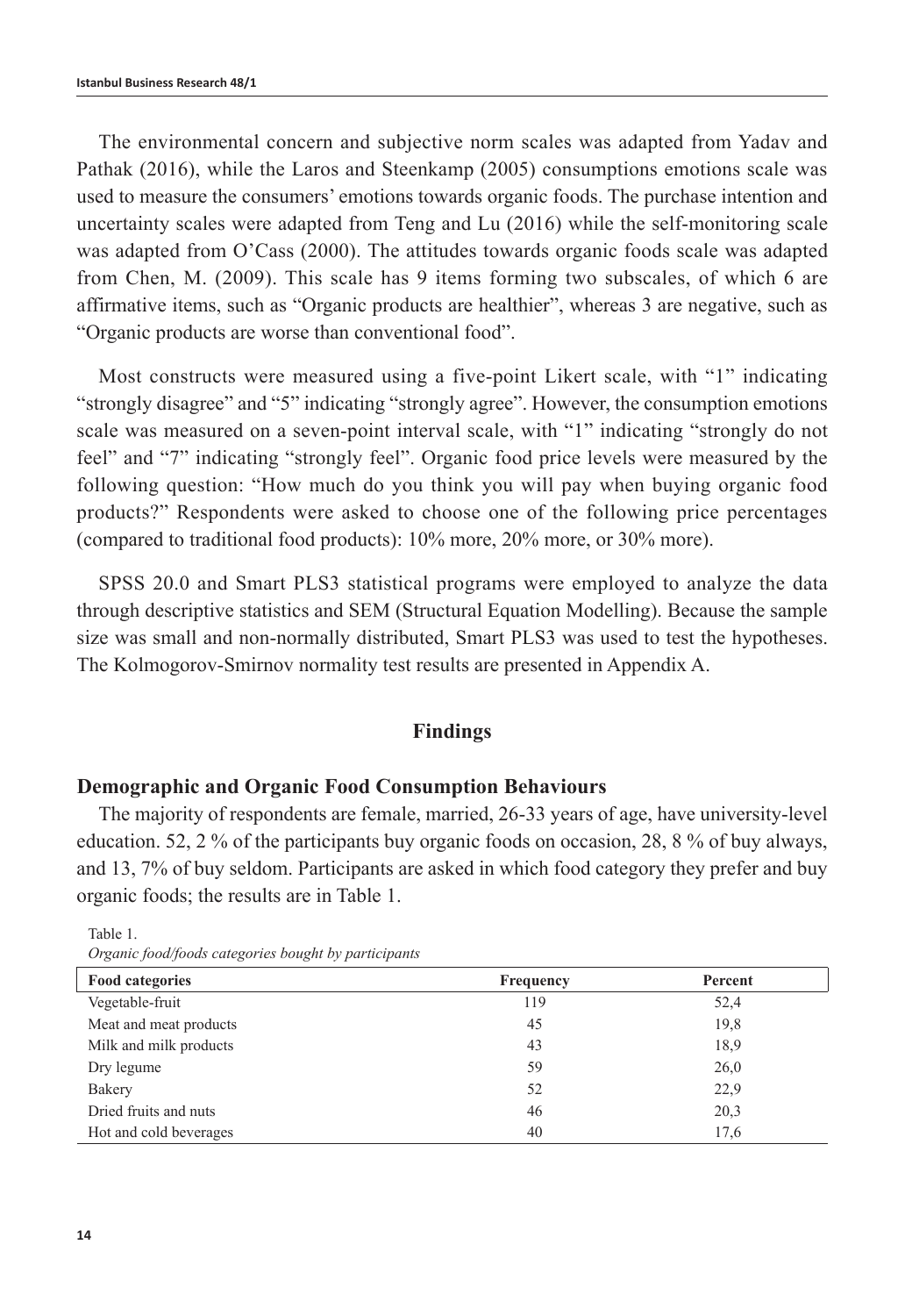**Unal et al.** / Do We Know Organic Food Consumers? The Personal and Social Determinants of Organic Food Consumption

Table 2.

The consistently higher prices of organic foods was an obstacle for these consumers. Table 2 summarizes how much more consumers were willing to pay for organic foods.

The table 2 shows that over half of respondents were willing to pay between and 10 and 20% more.

# **Hypotheses Testing**

Before testing the research model, an exploratory factor analysis was conducted to explore the appropriateness of the construct of FCMs for this Turkish sample. Principal component analysis (PCA) with varimax rotation was used.

Table 3. *FCMs factor analysis*

| <b>Variables</b>                                           | Factor<br>Loadings | $%$ of<br>Variance | Eigenvalue Cronbach | Alpha |
|------------------------------------------------------------|--------------------|--------------------|---------------------|-------|
| <b>Factor1: Health</b>                                     |                    | 12,476             | 3,743               | .881  |
| 1. Organic food contains a lot of vitamins and minerals.   | ,821               |                    |                     |       |
| 2. Organic food keeps me healthy.                          | ,798               |                    |                     |       |
| 3. Organic food is nutritious.                             | .647               |                    |                     |       |
| 4. Organic food is high in protein.                        | ,606               |                    |                     |       |
| 5. Organic food is good for my skin/teeth/hair/ nails etc. | ,520               |                    |                     |       |
| 21. Organic food tastes good.                              | ,504               |                    |                     |       |
| 22. Organic food contains no additives.                    | ,530               |                    |                     |       |
| <b>Factor2: Weight control</b>                             |                    | 11,956             | 3,587               | ,852  |
| 27. Organic food is good value for money.                  | ,658               |                    |                     |       |
| 28. Organic food is low in calories.                       | ,745               |                    |                     |       |
| 29. Organic food helps me control my weight.               | ,780               |                    |                     |       |
| 30. Organic food is low in fat.                            | ,716               |                    |                     |       |
| 31. Organic food is what I usually eat.                    | ,734               |                    |                     |       |
| 32. Organic food is familiar                               | ,684               |                    |                     |       |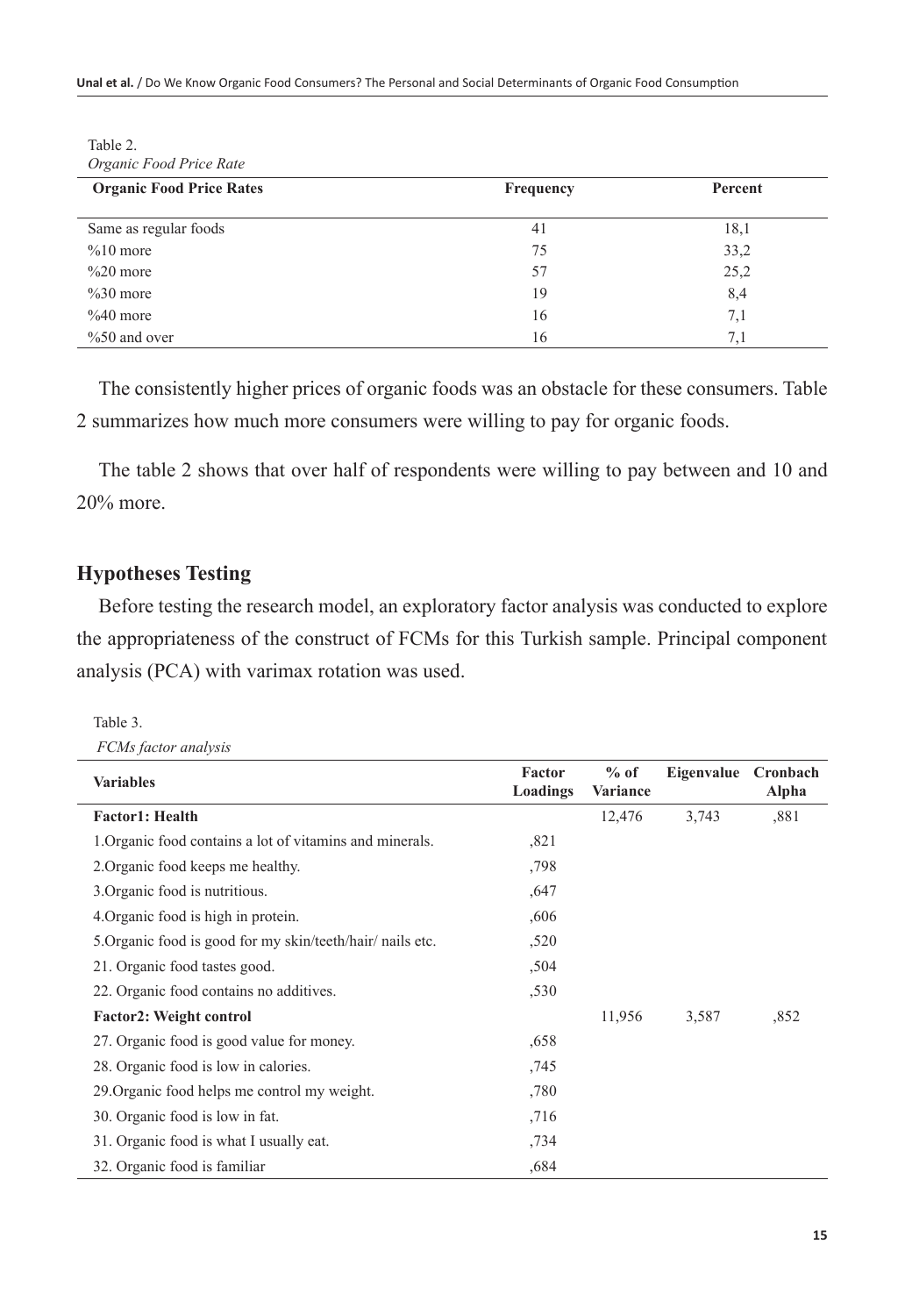|                                                                   | Factor   | $%$ of   | Eigenvalue Cronbach |       |
|-------------------------------------------------------------------|----------|----------|---------------------|-------|
| <b>Variables</b>                                                  | Loadings | Variance |                     | Alpha |
| <b>Factor3: Easiness</b>                                          |          | 10,045   | 3,013               | .761  |
| 6. Organic food is high in fiber and roughage.                    | ,646     |          |                     |       |
| 7. Organic food helps me cope with stress.                        | ,800     |          |                     |       |
| 15. Organic food takes no time to prepare.                        | ,678     |          |                     |       |
| <b>Factor4: Sensory Appeal</b>                                    |          | 9.683    | 2,905               | ,823  |
| 18. Organic food smells nice.                                     | ,676     |          |                     |       |
| 19. Organic food looks nice.                                      | ,799     |          |                     |       |
| 20. Organic food has a pleasant texture.                          | ,712     |          |                     |       |
| Factor5: Mood                                                     |          | 9,013    | 2,704               | ,824  |
| 11. Organic food cheers me up.                                    | ,581     |          |                     |       |
| 12. Organic food makes me feel good.                              | ,755     |          |                     |       |
| 13. Organic food is easy to prepare.                              | ,858     |          |                     |       |
| 14. Organic food can be cooked very simply.                       | ,810     |          |                     |       |
| <b>Factor6: Relaxing</b>                                          |          | 7.832    | 2,350               | ,800  |
| 8. Organic food helps me to cope with life.                       | ,743     |          |                     |       |
| 9. Organic food helps me relax.                                   | ,649     |          |                     |       |
| 10. Organic food keeps me awake/alert.                            | ,644     |          |                     |       |
| <b>Factor7: Convenience and price</b>                             |          | 7,748    | 2,324               | ,706  |
| 16. Organic can be bought in shops close to where I live or work. | .611     |          |                     |       |
| 17. Organic food is easily available in shops and supermarkets.   | ,751     |          |                     |       |
| 25. Organic food is not expensive.                                | .696     |          |                     |       |
| 26. Organic food is cheap.                                        | ,757     |          |                     |       |

In this study, the FCM items formed 7 factors with 30 items (after deleting 3 items) whereas the initial scale had 8 factors. The familiarity dimension was excluded, with its items falling under other factors. Total variance explained was 68.601% while the Kaiser-Meyer-Olkin Measure of Sampling Adequacy was 0.856, and Bartlett's Test of Sphericity was statistically significant (3860.632: df: 435, sig: 000).

In the second step, the research model was tested. The path model is shown in Figure 2.

|                     | <b>R</b> Square        | <b>Adjusted R Square</b> |
|---------------------|------------------------|--------------------------|
| Positive Attitude   | 0,424                  | 0,413                    |
| Purchase Intentions | 0,413                  | 0,407                    |
| negative attitude   | 0,259                  | 0.245                    |
|                     | <b>Saturated Model</b> | <b>Estimated Model</b>   |
| <b>SRMR</b>         | 0,098                  | 0,104                    |
| d ULS               | 4,476                  | 5,057                    |
| $d_G$               | 1,198                  | 1,225                    |
| Chi-Square          | 1.455,655              | 1.476,075                |
| NFI                 | 0,611                  | 0.606                    |

Table 4 *R Square and model fit summery*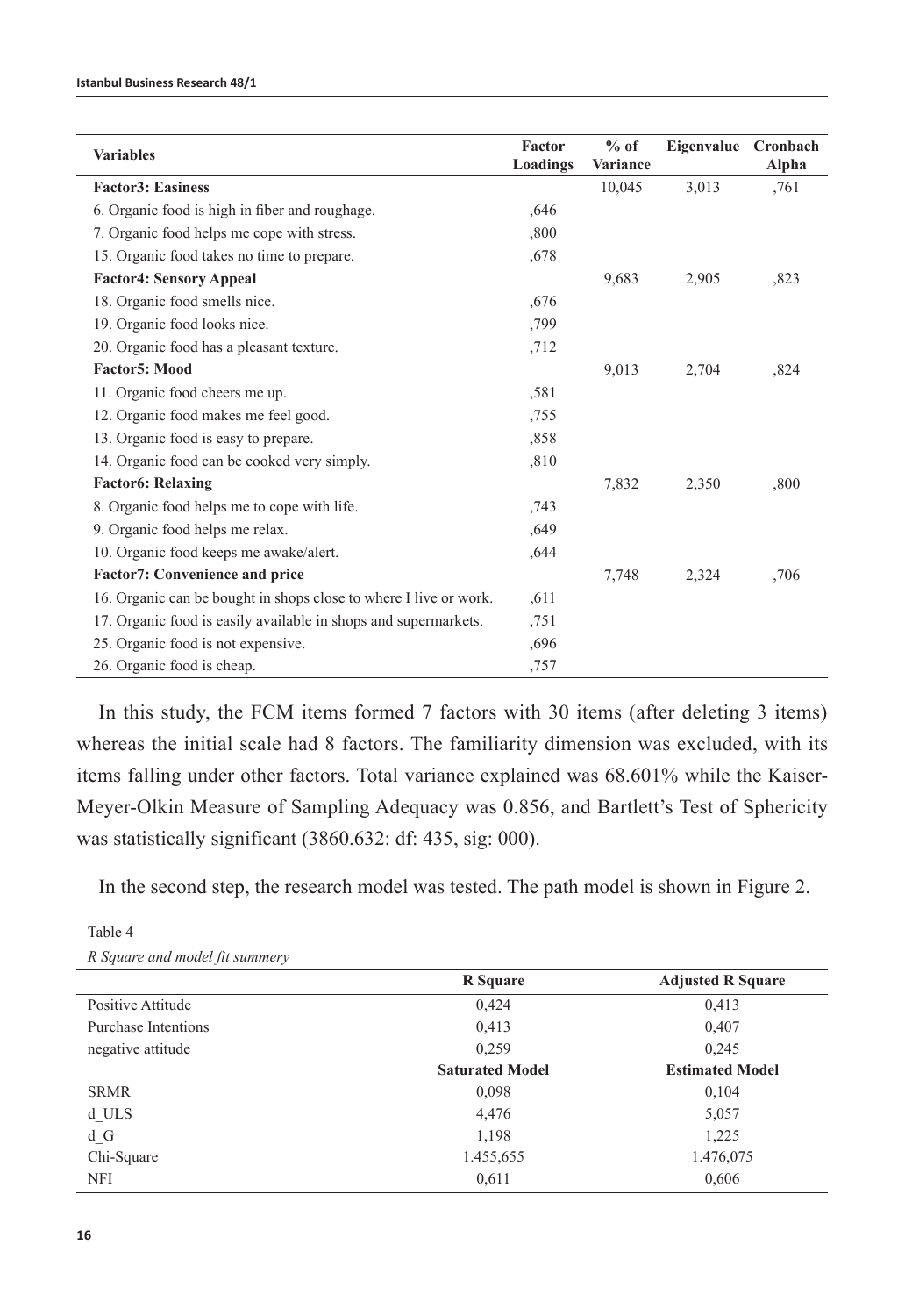

*Figure 2*. Research Model

The figure shows that four motives, along with health and mood, had positive effects on positive attitudes towards organic foods whereas easiness had a negative effect. That is, organic food buyers thought that organic foods are healthy and help their mood, i.e. feeling better, although it is not easy to prepare them. Easiness and convenience-price had positive effects on negative attitudes towards organic foods. That is, consumers with negative attitudes towards organic foods (because they believe they are fake and worse than conventional foods) also believe that their prices are unreasonable and that they cannot be purchased or prepared easily. Mood has a negative effect on negative attitudes towards organic foods in that consumers with negative attitudes towards organic foods believe that these foods do not help them feel better.

Thus, H1 (Organic food motives influence attitudes towards organic foods) was confirmed.

According to Figure 2, environmental concern affects positive attitudes toward organic foods. Therefore, H2 was confirmed. Likewise, negative emotions influenced negative attitudes towards organic foods. Therefore, H4a (Negative emotions have an influence on attitudes towards organic foods) was confirmed. On the other hand, self-monitoring,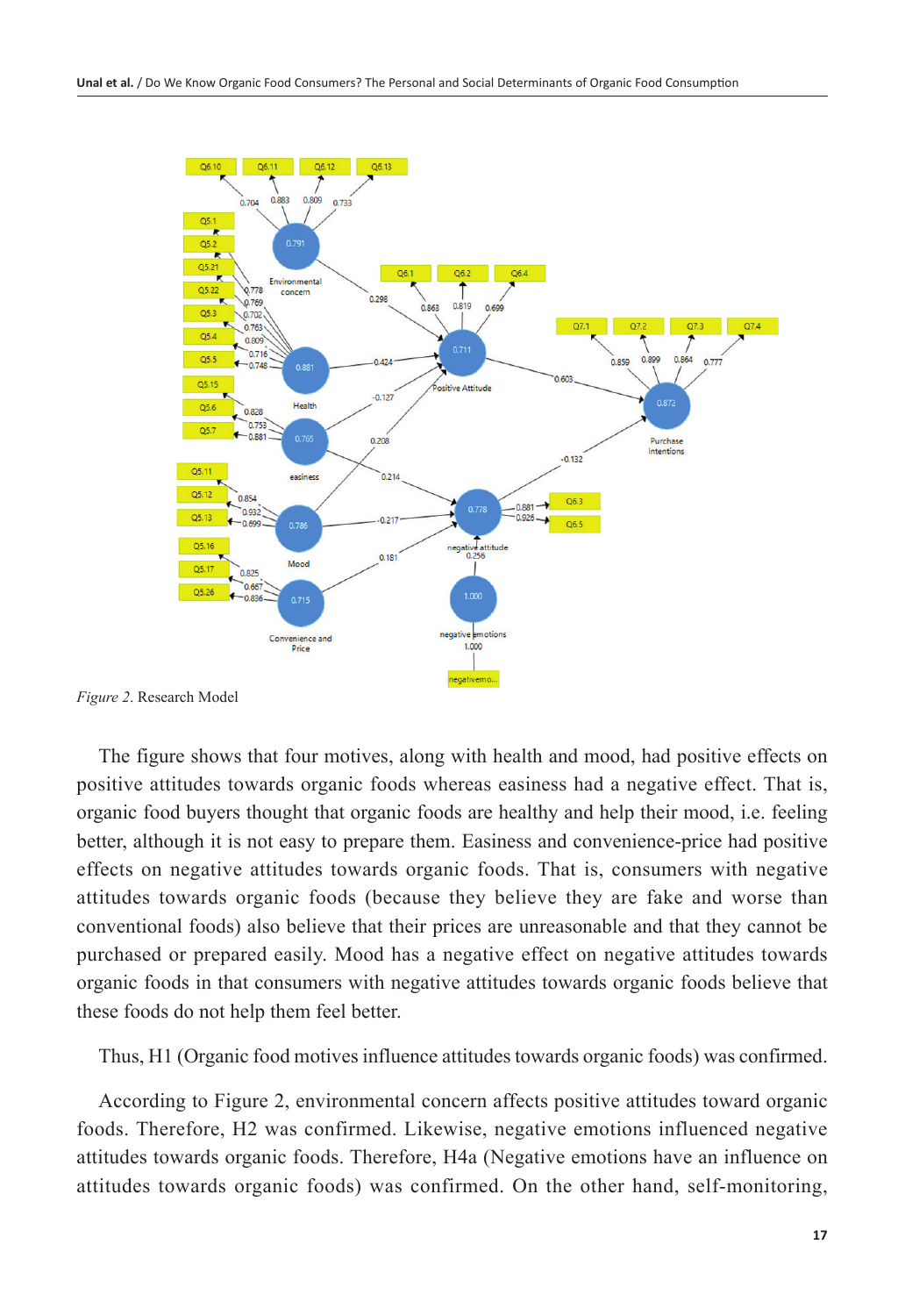|                                            | Original Sample (O) | <b>T</b> Statistics | <b>P</b> Values |
|--------------------------------------------|---------------------|---------------------|-----------------|
| Convenience and Price -> Negative Attitude | 0,181               | 3,086               | 0,002           |
| Environmental concern -> Positive Attitude | 0,298               | 4,634               | 0,000           |
| Health -> Positive Attitude                | 0,424               | 6,848               | 0,000           |
| Mood -> Positive Attitude                  | 0,208               | 3,364               | 0,001           |
| $Mood \rightarrow$ negative attitude       | $-0.217$            | 3,773               | 0,000           |
| Positive Attitude -> Purchase Intentions   | 0,603               | 11,252              | 0,000           |
| easiness -> Positive Attitude              | $-0,127$            | 2,017               | 0,044           |
| easiness -> negative attitude              | 0.214               | 3,767               | 0,000           |
| negative attitude -> Purchase Intentions   | $-0,132$            | 2,540               | 0,011           |
| negative emotions -> negative attitude     | 0.256               | 4,640               | 0.000           |

Table 5. *Path Coefficient and T Values*

subjective norms and positive consumption emotions had no effects on attitudes towards organic foods. Thus H3, H4a, and H5 were rejected. Model fit values, R squared, coefficients, t values and Construct Reliability and Validity are shown in tables 4, 5, and 6 respectively

All factors in the research model were reliable and valid. The  $Q<sup>2</sup>$  value (Stone-Geisser's Q² value), used as a criterion of predictive accuracy, examines the predictive relevance of latent variables in the PLS path model, obtained using the blindfolding procedure (Stone, 1974; Geisser, 1974). A  $Q<sup>2</sup>$  value larger than zero for a specific endogenous latent variable indicates the PLS path model has predictive relevance for this construct (Hair et al. 2017). As Table 6 shows, all endogenous variables had predictive relevance in the model.

As discussed earlier, even if consumers are willing to buy organic food, their uncertainty about the products affects organic product consumption. Organic food ingredients or production conditions are mostly confusing for consumers, so they hesitate to choose organic food and even give up their buying decisions. Thus, it was assumed that because uncertainty

| $\ldots$              |            |       |             |                  |                |
|-----------------------|------------|-------|-------------|------------------|----------------|
|                       | Cronbach's | rho A | Composite   | Average Variance | $Q^2$ (=1-SSE/ |
|                       | Alpha      |       | Reliability | Extracted (AVE)  | SSO)           |
| Convenience and Price | 0,715      | 0,729 | 0,822       | 0,609            |                |
| Environmental Concern | 0,791      | 0.819 | 0,865       | 0,617            |                |
| Health                | 0,881      | 0,890 | 0,903       | 0,571            |                |
| Mood                  | 0,786      | 0.894 | 0,871       | 0,695            |                |
| Positive Attitude     | 0,711      | 0,736 | 0,838       | 0,635            | 0,247          |
| Purchase Intentions   | 0,872      | 0,875 | 0,913       | 0,724            | 0,279          |
| Easiness              | 0,765      | 0,797 | 0,862       | 0,676            |                |
| Negative attitude     | 0,778      | 0.805 | 0.899       | 0.816            | 0.192          |
| Negative emotions     | 1,000      | 1,000 | 1,000       | 1,000            |                |

Table 6 *Research Model Construct Reliability, Validity, and Q2*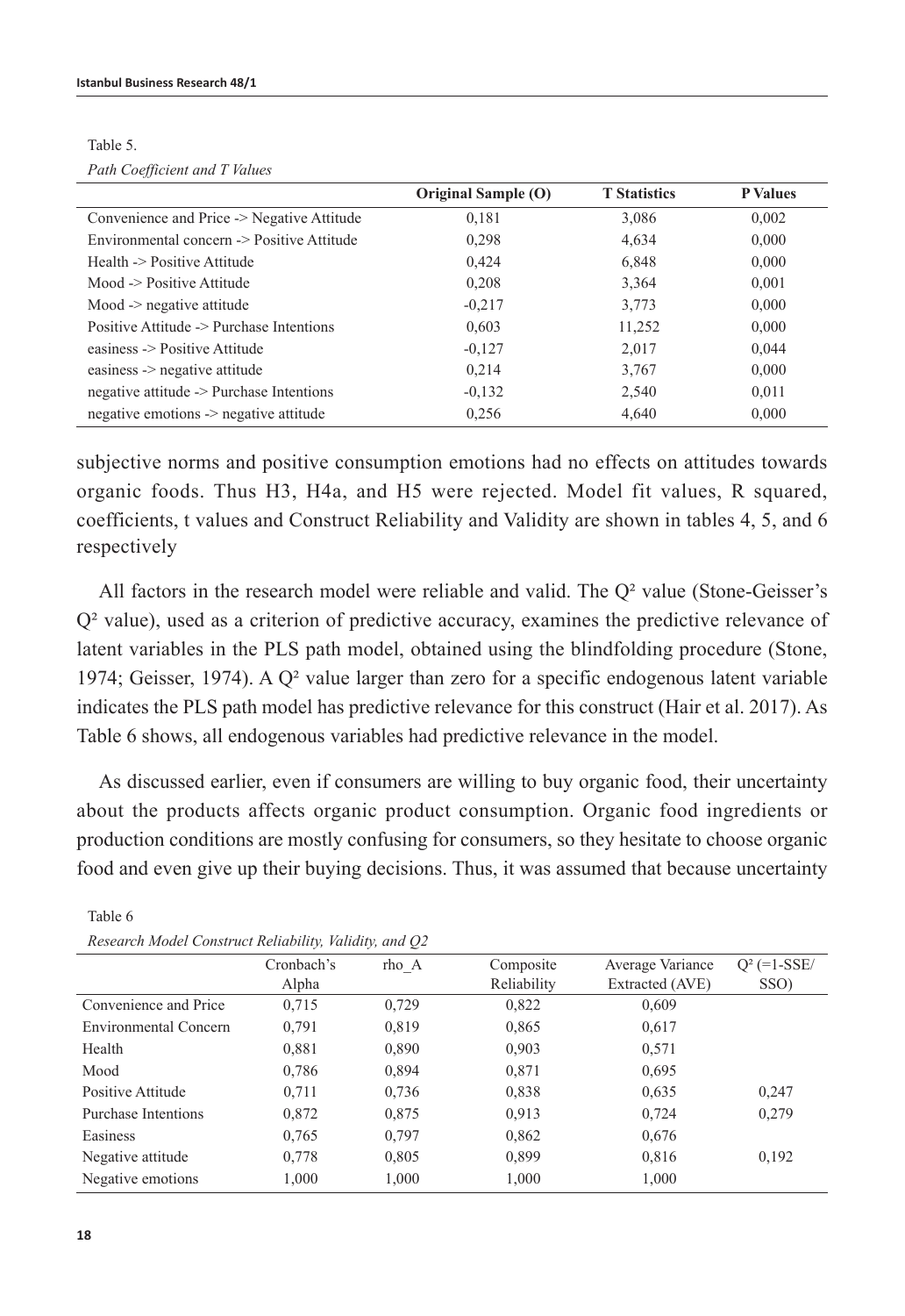

Figure 3. *Moderating Effect of the Uncertainty*



*Figure 4.* Moderating effect of Uncertainty

about organic foods makes attitudes towards organic foods less positive, it has a moderating effect on organic food motives. Figure 3 shows this moderating effect of uncertainty, including the path coefficients and t values.

Figure 3 shows that uncertainty did indeed have a moderating effect on the relationship between positive attitude towards organic foods and purchasing intention. Uncertainty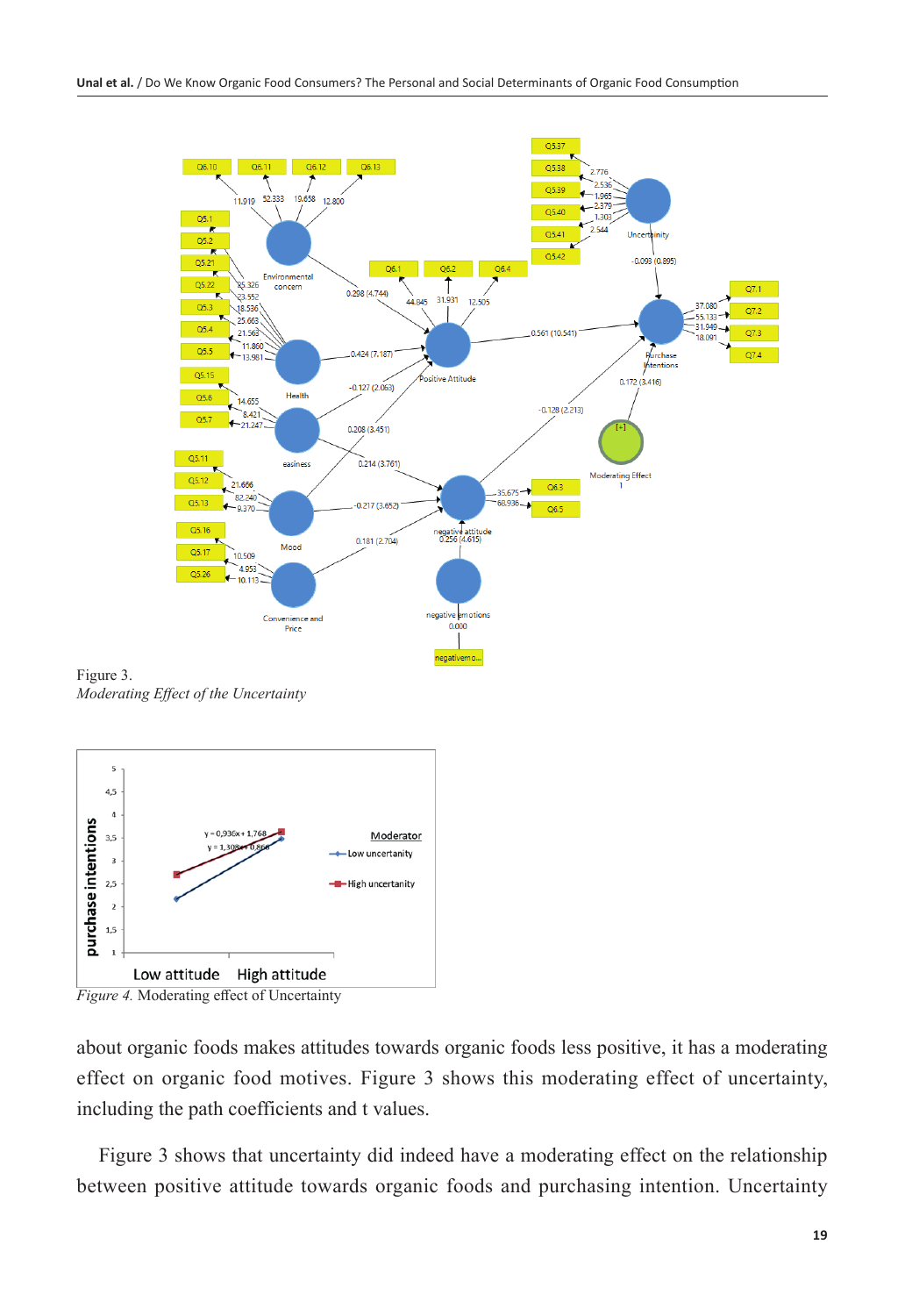Table 7.

| Mediating Effect of Price   |                     |                |         |
|-----------------------------|---------------------|----------------|---------|
| <b>Mediator effect</b>      | <b>Coefficients</b> | <b>T</b> value | p-value |
| Price - Attitude            | $-0.036$            | 0.513          | .608    |
| Purchase Intentions - Price | 0.009               | 0.189          | .850    |

dampened the positive relationship between attitude and purchase intention, as seen in Figure 4. However, it had no moderating effect on the relationship between negative attitude and purchase intention.

Thus, H7 (Uncertainty moderates the relationship between food choice motives and organic food attitude) was confirmed.

To test the mediating effect of price, the method proposed by Baron and Kenny (1986) was used. According to this method, three conditions should be met. First, the independent variable must affect the mediator variable. Second, there must be a significant relationship between the dependent variable and mediator variable. Third, the effect of the independent variable on the dependent variable must be less in the third equation than in the second. In other words, when the independent variable and the mediator variable are included in the analysis together, the effect of the independent variable on the dependent variable must be reduced or zero (Preacher and Andrew, 2004). In this study, there was no mediating effect of price on attitude and organic food purchase intention tested. The findings are shown in Table 7.

#### **Discussion and Conclusions**

This study examined the effect of organic food choice motives, and personal and social factors on purchasing intentions regarding organic food consumption. It also tested the moderating role of uncertainty and the mediating role of the price of the organic foods. The findings showed that consumers buy organic foods because they believe they are healthy, easy to prepare, easy to get, are reasonably priced, and help improve their mood. Thus, consumers think that organic food is beneficial for both their body and mind. Organic foods are easy to find and prepare while the price has no effect on the decision to choose organic foods. These findings support previous studies claiming that the price becomes less important once consumers start to buy organic food as their experience increases and organic food buying become a lifestyle (Krystallis and Chryssohoidis, 2005; Marian et al., 2014).

This study tested the role of subjective norms, environmental concern, consumption emotions, and self-monitoring. Subjective norms, self-monitoring, and positive emotions have no effect on holding an attitude towards organic foods, suggesting that social groups have no impact on consumer decisions regarding organic food consumption. That is, organic food consumption is not related to group-oriented decision-making processes and unrelated to conspicuous consumption. Instead, consumers want to buy organic food products to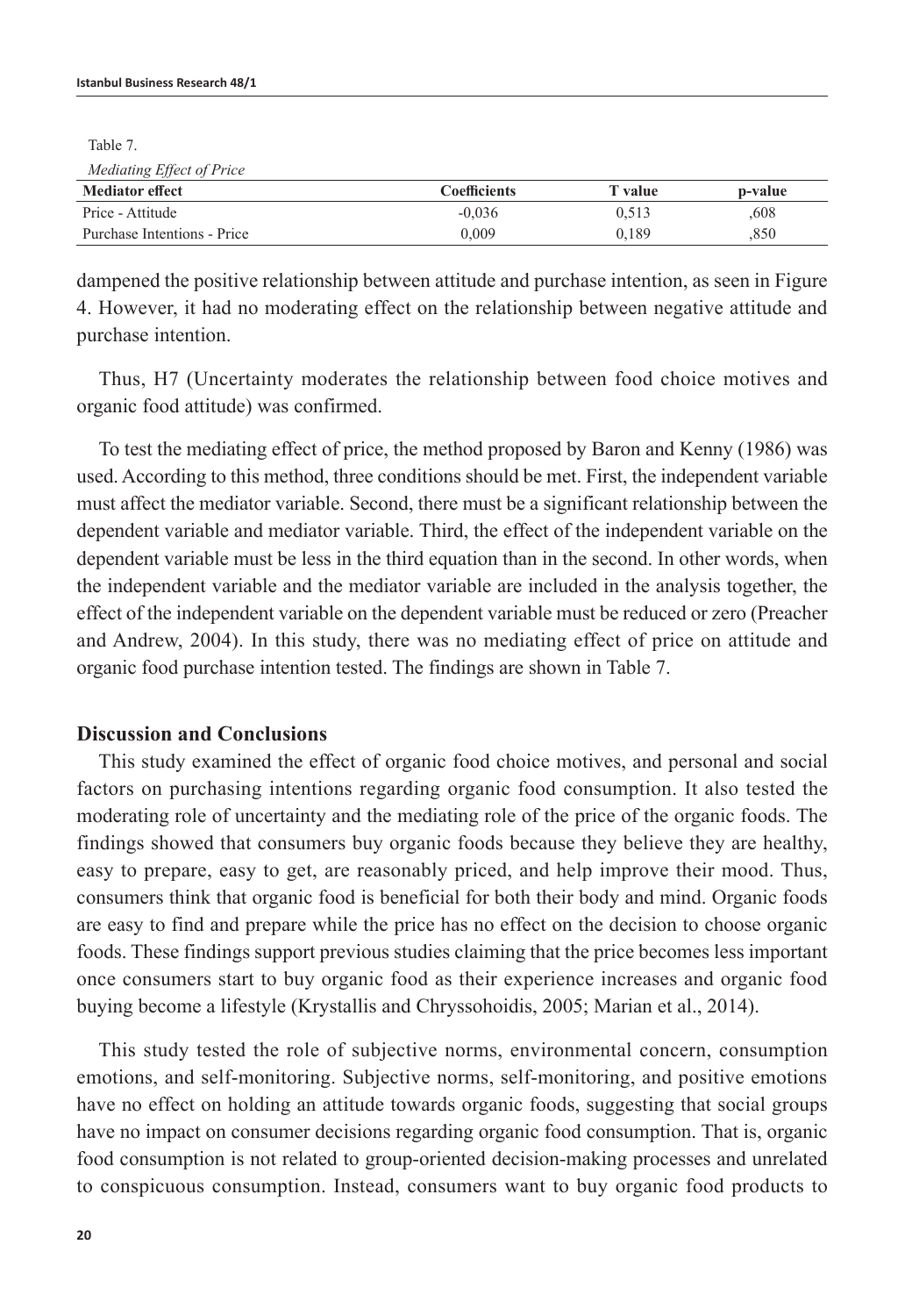satisfy their psychological and physical needs. In short, organic food oriented consumption is related to self-enhancement decisions rather than reference group-centered.

Another finding is that environmental concern and organic food buying are positively related. That is, consumers who are aware about and interested in environmental issues choose the organic foods more. Considering environmental concern from a wide perspective, Yadav (2016) argues that environmental concern is connected to altruistic human values. Individuals perform these behaviors of protecting the natural environment with little thought of benefits for themselves. Thus, choosing organic food products shows concern for others and the common welfare. This assumption is supported by our findings.

Regarding consumption emotions, negative emotions are associated with negative attitudes towards organic foods. Consumption emotions are an indicator of organic foods consumption (Richins, 1997; Phillips and Baumgartner, 2002). The findings in the present study confirm that uncertainty has a moderating effect. Specifically, if consumers believe that organic foods are fraudulent or worse than conventional foods then they have negative feelings like anger, fear and sadness about these products.

According to the literature, consumers do not have enough knowledge about organic food ingredients or farming conditions, which is the main reason why they lack confidence in organic food consumption. Our study showed that uncertainty also has a moderator effect on the relationship between a positive attitude towards organic foods and purchase intentions. That is, if the consumer has some doubts about organic food ingredients or lacks information about them then their purchase intention decreases despite their positive attitudes towards organic foods.

The main contribution of this study is that several authors have claimed that consumers' food choices are related to many factors – not just food-based issues. Social factors or ethical properties, such as environmental protection, affect organic food choosing behavior (Chen, 2007: Schleenbecker and Hamm, 2013; Lee et al., 2015). This claim is confirmed by the findings of this study, which showed that consumers choose organic foods according to both food-based issues and personal factors. This indicates that organic food consumption should be evaluated from a wider perspective as purchase intentions are both food-related (health, natural content, convenience, familiarity) and personal (mood, health, convenience, and consumption emotions). The following section discusses some implications for both academicians and business.

# **Implications**

While a healthy life has always been important for human beings, consumer tendencies are currently becoming more health consciousness so that consumers now want to more natural foods. At the very least, they do not want to eat foods that include growth hormones,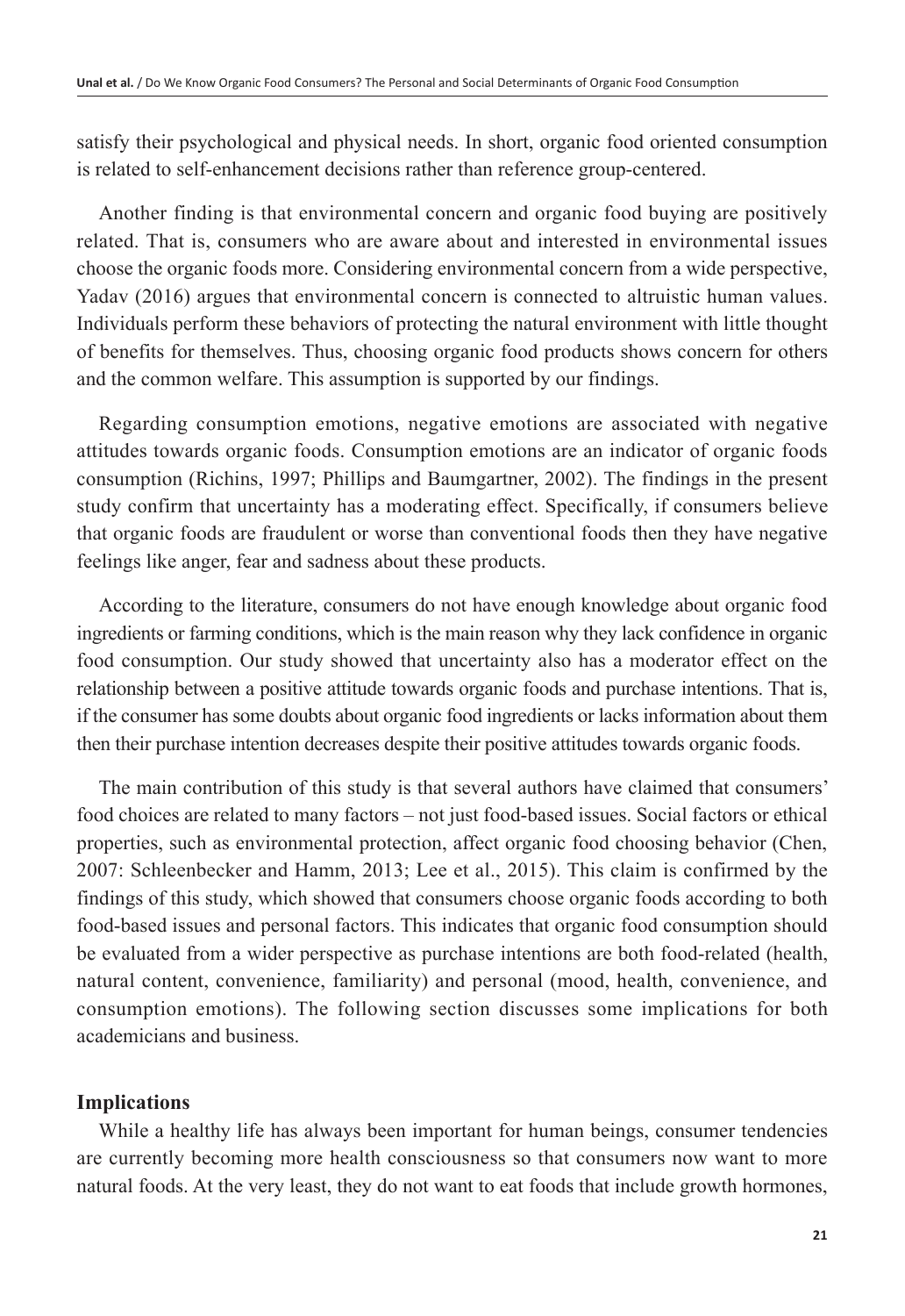antibiotics or pesticides. Yet, the matter is not just about consuming more natural and healthier but also increasing the quality of life through eating natural healthy foods. We therefore have several recommendations for companies to emphasize organic consumption. The motives driving the consumer towards organic food consumption are health consciousness and supporting an inner world with natural foods. Moreover, they want buying and preparing organic foods to be easy. Thus, companies who want to reach organic food consumers should emphasize both health issues and mood issues. Consumers feel good when they consume organic foods because they believe that feeding the body naturally also feeds the soul. Messages that point out how organic foods can produce good feelings, physically and mentally, can attract consumers.

Consumers' organic food buying behavior does not relate just to food-based issues. It is the same as other buying behaviors In that, in their decision-making process, consumers reflect all attributes of being a consumer. Thus, companies should evaluate this process in terms of all relevant factors, including social, personal or situational ones. As this study demonstrated, emotions influence consumers when they are deciding to buy organic foods. That is, consumers are not just following utilitarian expectations. Rather, they are also expecting hedonic value from their organic food consumption decisions. Consequently, developing marketing strategies and communicating with consumers as just rational problem solvers is incorrect. According to these findings, consumers decide with their emotions, and are also affected by their social group. If other people in their social environment buy organic food consistently, this behavior will spread to them through modeling. Thus, it would be advantageous for companies to spread a positive attitude towards organic foods behavior through the help of social and reference groups.

While the price of organic foods is always important for consumers, their high cost is already well known. As a result, conscious organic food consumers pay attention to other issues than price, such as environmental protection and sustainable agriculture. Nevertheless, they also do not want to pay extreme prices so a premium of 10-20% may be affordable. The sensory appeal of organic foods is important for the consumer too. They want natural, hormone or pesticide-free foods, but at the same time the taste, smell and look of organic foods are also critical for consumers. Companies should therefore be aware of the importance of the consumers' sensory perceptions.

Convenience is another motivating factor for consumers. If they can buy and prepare organic foods easily then they consume more. Consequently, although intensive distribution is the costliest distribution strategy, selective or intensive distribution may be preferable given the demand for organic foods in the market and of the durability of organic food. Consumers can also lack knowledge about how to prepare or cook organic foods so information on the packages, programs or ads could support consumers.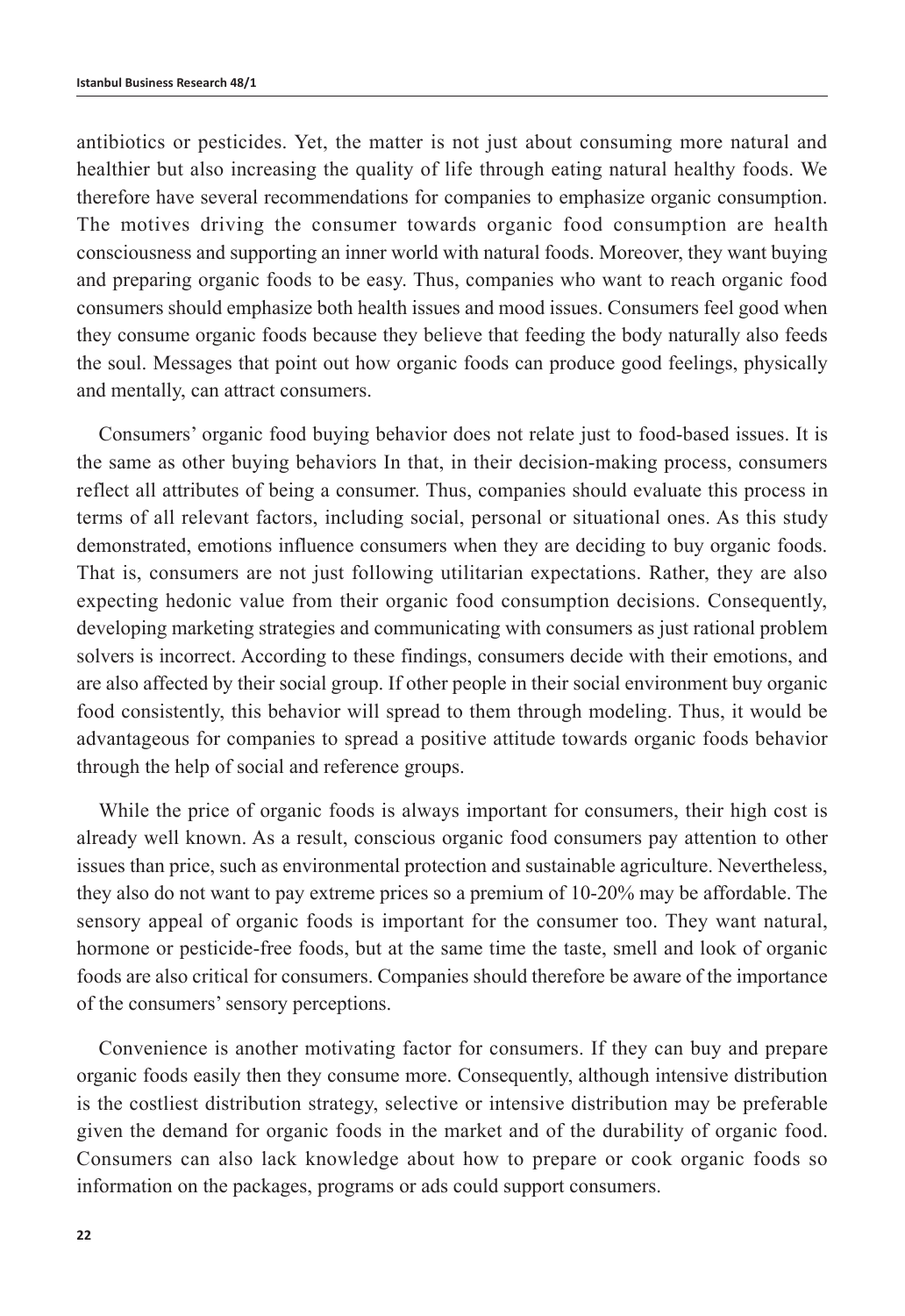#### **Limitations**

The major limitations of this study are that it did not focus on any specific product category and had a relatively small sample size. The aim was to test which motives drive the consumer to buy organic foods, and the effect of social and personal factors on buying decisions. The reason for the small sample size is that the study was conducted with just organic food consumers. This means that the results cannot be applied to specific product categories or generalized to all organic food consumers.

## **Future Research**

The aim of this study was to investigate the effects of social, personal and food-related factors on organic food buying behavior, given that consumers' buying decisions are affected by many different factors. Although organic food consumption is regarded as a health-related or environment-focused decision, like other buying decisions, hedonic and utilitarian benefits, and several social-personal factors may play a role. Thus, future research should also investigate the effects of consumer personality, lifestyle and social-cultural factors.

This study focused on organic food buyers so future studies can also investigate the attitudes and decision making of consumers who do not buy organic foods in order to understand the underlying reasons why.

The all kind of organic foods indicated in this study regardless their category like vegetable, meat, milk etc.. Finally, regarding consumer motives and attitudes for different organic food categories, future research can consider one specific category of organic foods and perhaps compare this to other organic food categories in terms of motives or buying intentions.

**Grant Support:** The author received no financial support for this work.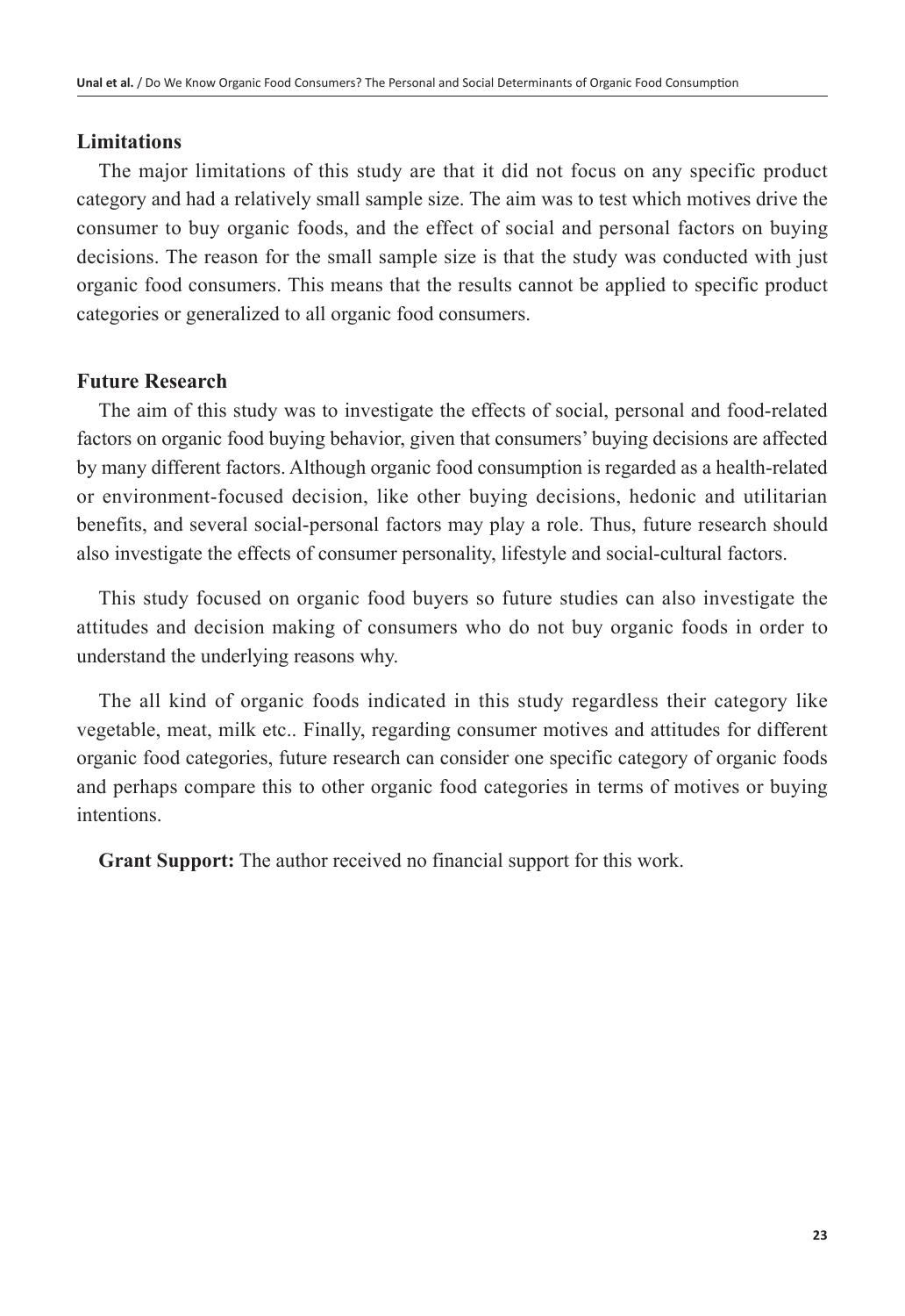# **Appendix A**

#### **Kolmogorov-Simirnov Test**

| <b>Variables</b>      | <b>Test statistics</b> | P    |
|-----------------------|------------------------|------|
| Health                | 1.525                  | .019 |
| Mood                  | 1,038                  | .231 |
| Convenience           | 1,166                  | .132 |
| Sensory Appeal        | 1,168                  | .131 |
| Natural Context       | 2.222                  | .000 |
| Weight control        | 2.163                  | .000 |
| Familiarity           | 1.419                  | .036 |
| Subjective norms      | 2.025                  | .001 |
| Uncertainty           | 1.130                  | .156 |
| Attitude              | 1.1969                 | .001 |
| Environmental Concern | 2.129                  | .000 |
| Purchase intention    | 2.392                  | .000 |
| Self-Monitoring       | 0.963                  | .312 |

#### **References**

- Aaker, J.L. (1999). The Malleable Self: The Role of Self-Expression in Persuasion. *Journal of Marketing Research*, 36(1), 45-57.
- Aertsens, J. van Huylenbroek, G., Verbeke, W., Mondelaers, K., & Van Huylenbroeck, G. (2009). Personal Determinants of Organic Food Consumption: A Review. *British Food Journal*, 111(10), 1140-1167.
- Aertsens, J., Mondelaers, K., Verbeke, W., Buysse, J., & Van Huylenbroeck, G. (2011). The Influence of Subjective and Objective Knowledge on Attitude, Motivations and Consumption of Organic Food. *British Food Journal*, *113*(11), 1353-1378.
- Al-Swidi, A., Mohammed Rafiul Huque, S., Haroon Hafeez, M., & Noor Mohd Shariff, M. (2014). The Role of Subjective Norms in Theory of Planned Behavior in the Context of Organic Food Consumption. *British Food Journal*, 116(10), 1561-1580.
- Anburaj, R. (2015). Detoxification of Hexavalent Chromium. *Journal of Chemical and Pharmaceutical Research*, 7(5), 805-810.
- Argan, M.T., Argan, M., & Akyıldız, M. (2014). Dimensions of Consumption Emotions: Turkish Consumers' Experiences. *Journal of Marketing and Management*, 5(1), 136-145.
- Armitage, C.J., & Conner, M. (2001). Efficacy of the Theory of Planned Behaviour: A Meta- Analytic Review. *British Journal of Social Psychology*, *40*, 471–499.
- Aschemann-Witzel, J., Maroscheck, N., & Hamm, U. (2013). Are Organic Consumers Preferring or Avoiding Foods with Nutrition and Health Claims? *Food Quality and Preference*, 30(1), 68-76.
- Aschemann‐Witzel, J., & Zielke, S. (2017). Can't Buy Me Green? A Review of Consumer Perceptions of and Behavior toward The Price of Organic Food. *Journal of Consumer Affairs*, *51*(1), 211-251.
- Asif, M., Xuhui, W., Nasiri, A., & Ayyub, S. (2018). Determinant Factors Influencing Organic Food Purchase İntention and the Moderating Role of Awareness: A Comparative Analysis. *Food Quality and Preference*, *63*, 144-150.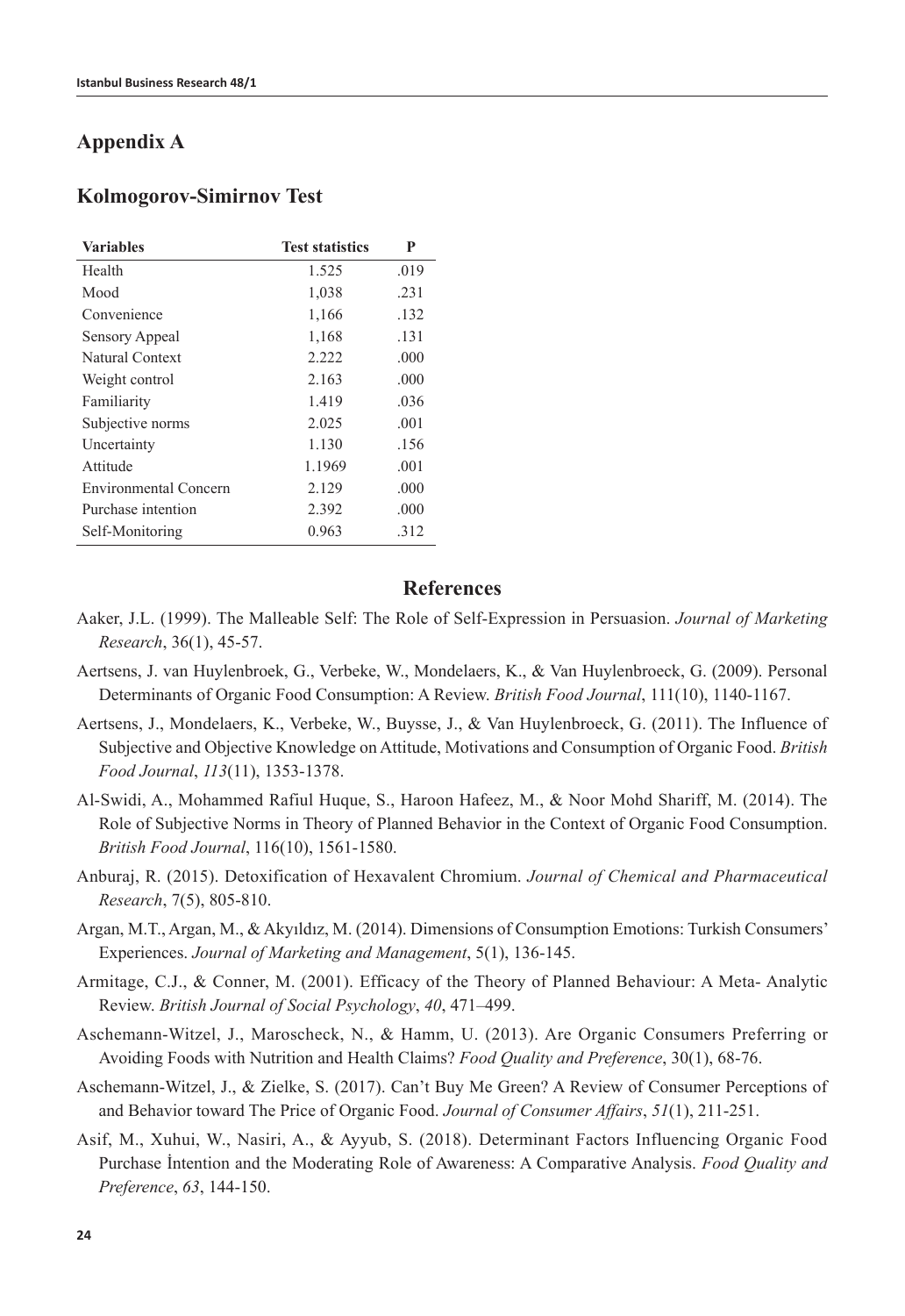- Asraf Mohd-Any, A., Shahnaz Mahdzan, N., & Siang Cher, C. (2014). Food Choice Motives of Different Ethnics and the Foodies Segment in Kuala Lumpur. *British Food Journal*, 116(12), 1879-1896.
- Aygen, F. G. (2012). Attitudes and Behavior of Turkish Consumers with Respect to Organic Foods. International Journal of Business and Social Science, 3(18), 262-273.
- Bamberg, S. (2003). How Does Environmental Concern Influence Specific Environmentally Related Behaviors? A New Answer to an Old Question. *Journal of Environmental Psychology*, 23(1), 21-32.
- Basha, M. B., Mason, C., Shamsudin, M. F., Hussain, H. I., & Salem, M. A. (2015). Consumers Attitude towards Organic Food. *Procedia Economics and Finance*, *31*, 444- 452.
- Bertrandias, L., & Elgaaied-Gambier, L. (2014). Others' Environmental Concern as a Social Determinant of Green Buying. *Journal of Consumer Marketing*, 31(6/7), 417-429.
- Bhatt, R., & Bhatt, K. (2015). Analyzing Psychographic Factors Affecting Green Purchase Intention. *Journal of Contemporary Research in Management*, 10(1), 45-55.
- Buder, F., Feldmann, C., & Hamm, U. (2014). Why Regular Buyers of Organic Food Still Buy Many Conventional Products: Product-Specific Purchase Barriers for Organic Food Consumers. *British Food Journal*, 116(3), 390-404.
- Burke, L. E., Wang, J., & Sevick, M. A. (2011). Self-Monitoring in Weight Loss: A Systematic Review of the Literature. *J Am Diet Assoc*, 111(1), 92-102.
- Businessdictionary. http://www.businessdictionary.com/ Accessed 21 October 2016.
- Bredahl, L. (2001). Determinants of Consumer Attitudes and Purchase Intentions with Regard to Genetically Modified Foods Results of a Cross-National Survey. *Journal of Consumer Policy*, *24*, 23–61.
- Browne, B.A., & Kaldenberg, D.O. (1997). Conceptualizing Self-Monitoring: Links to Materialism and Product Involvement*. Journal of Consumer Marketing*, 14(1), 31-44.
- Bryla, P. (2016). Organic Food Consumption in Poland: Motives and Barriers. *Appetite*, *105*,737-746.
- Cerjak, M., Mesić, Ž., Kopić, M., Kovačić, D., & Markovina, J. (2010). What Motivates Consumers to Buy Organic Food: Comparison of Croatia, Bosnia Herzegovina, and Slovenia. *Journal of Food Products Marketing*, 16(3), 278-292.
- Chang, M.K. (1998). Predicting Unethical Behavior: A Comparison of the Theory of Reasoned Action of the Theory of Planned Behavior. *Journal of Business Ethics*, *17*, 1825-1834.
- Chang, H. Zhangb, L., & Xie, G.X. (2015). Message Framing in Green Advertising: The Effect of Construal Level and Consumer Environmental Concern. *International Journal of Advertising*, 34(1), 158-176.
- Chaudhuri, A. (1997). Consumption Emotion and Perceived Risk: A Macro-Analytic Approach. *Journal of Business Research*, *39*, 81–92.
- Chen, M.F. (2007). Consumer Attitudes and Purchase Intentions in Relation to Organic Foods in Taiwan: Moderating Effects of Food-Related Personality Traits. *Food Quality and Preference*, *18*, 1008–1021.
- Chen, M. F. (2009). Attitude toward Organic Foods Among Taiwanese as Related to Health Consciousness, Environmental Attitudes, and the Mediating Effects of a Healthy Lifestyle. *British Food Journal*,111(2), 165-178.
- Chinnici, G. D'Amico, M. & Pecorino, B. (2002). A Multivariate Statistical Analysis on the Consumers of Organic Products. *British Food Journal*, 104(3/4/5), 187-199.
- Chryssochoidis, G. (2000). Repercussions of Consumer Confusion for Late Introduced Differentiated Products. *European Journal of Marketing*, 34(5/6), 705-722.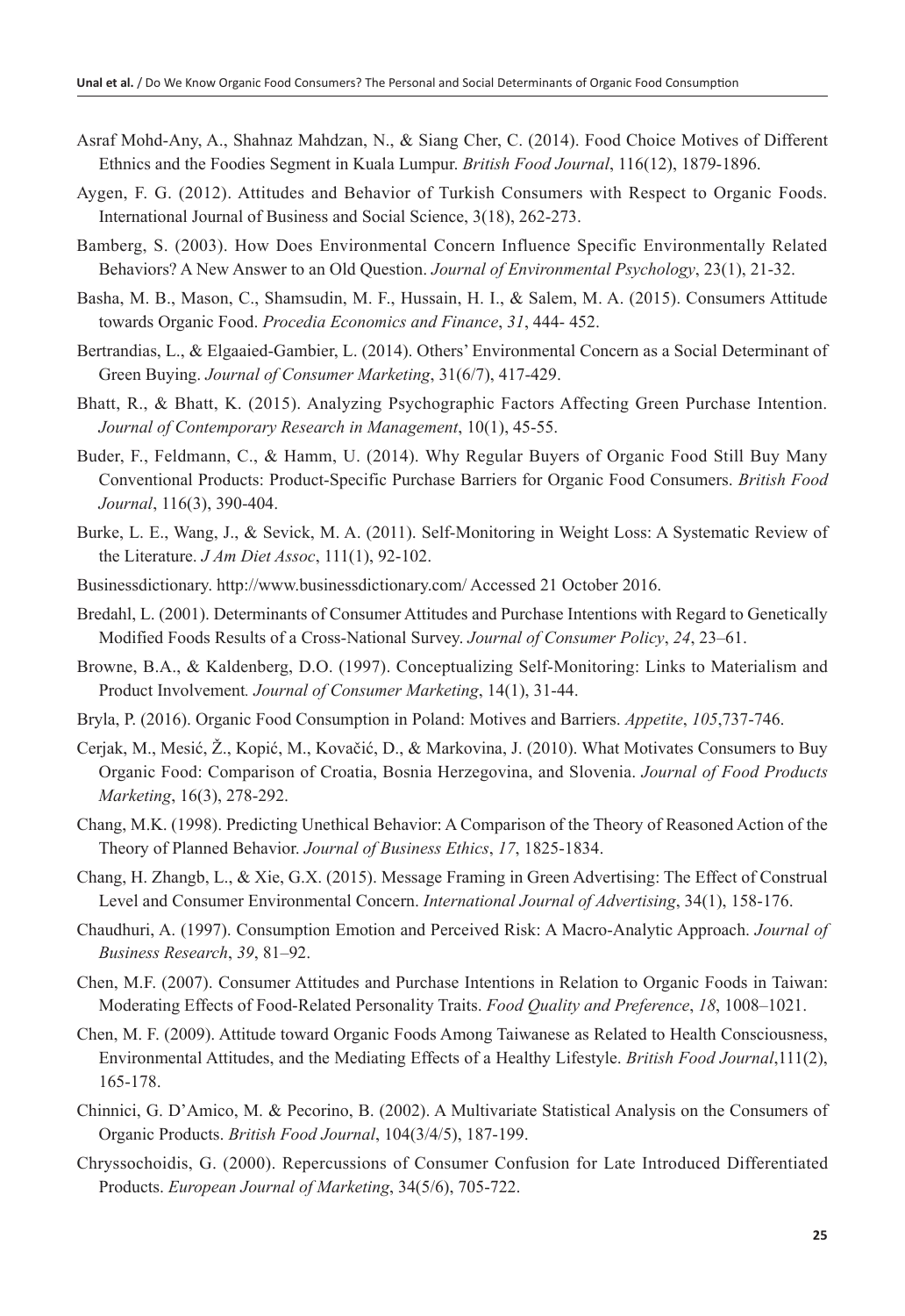- Chu, K. (2018). Mediating Influences of Attitude on Internal and External Factors Influencing Consumers' Intention to Purchase Organic Foods in China. *Sustainability*, 10(12), 4690, 1-15.
- Cicia, G. Del Giudice, T., & Scarpa, R. (2002). Consumers' Perception of Quality in Organic Food. *British Food Journal*, 104(3/4/5), 200-213.
- Çabuk, S., Tanrıkulu, C., & Gelibolu, L. (2014). Understanding Organic Food Consumption: Attitude as A Mediator. *International Journal of Consumer Studies*, 38(4), 337-345.
- Daft, R.L. & Lengel, R.H. (1986). Organizational Information Requirements, Media Richness and Structural Design. *Management Science*, 32(5), 554-571.
- Daniells, S. (2014). "US Organic Food Market to Grow 14% from 2013-18" http://www.foodnavigatorusa. com/Markets/US-organic-food-market-to-grow-14-from-2013- 18 Accessed 27 October 2016.
- Darsono, N., Yahya, A., Muzammil, A., Musnadi, S., Anwar, C., & Irawati, W. (2018). Consumer Actual Purchase Behavior for Organic Products in Aceh, Indonesia. *Advances in Social Science, Education and Humanities Research*, volume 292 In *1st Aceh Global Conference (AGC 2018)*. Atlantis Press, 265-275.
- Davies, A., Titterington, A. J., & Cochrane, C. (1995). Who Buys Organic Food? *British Food Journa*l, 97(10),17-23.
- de Boer, J., Hoogland, C. T., & Boersema, J. J. (2007). Towards More Sustainable Food Choices: Value Priorities and Motivational Orientations. *Food Quality and Preference*, 18(7), 985-996.
- de Magistris, T., & Gracia, A. (2008). The Decision to Buy Organic Food Products in Southern Italy. *British Food Journal*, 110(9), 929-947.
- Denver, S., & Christensen, T. (2015). Organic Food and Health Concerns: A Dietary Approach Using Observed Data. *NJAS - Wageningen Journal of Life Sciences*, *74*, 9-15.
- Dowd, K., & Burke, K. J. (2013). The Influence of Ethical Values and Food Choice Motivations on Intentions to Purchase Sustainably Sourced Foods. *Appetite*, *69*, 137-144.
- Dunlap, R. & Jones, R. (2002). Environmental Concern: Conceptual and Measurement Issues. In Dunlap and Michelson (Ed), *Handbook of Environmental Sociology*, Greenwood Press, London, 482-542.
- Eertmans, A., Victoir, A., Vansant, G., & Van den Bergh, O. (2005). Food-Related Personality Traits, Food Choice Motives and Food Intake: Mediator and Moderator Relationships. *Food Quality and Preference*, 16(8), 714-726.
- Eisinger-Watzl, M., Wittig, F., Heuer, T., & Hoffmann, I. (2015). Customers Purchasing Organic Food-Do They Live Healthier? Results of the German National Nutrition Survey II. *European Journal of Nutrition & Food Safety*, 59-71.
- Escobar-López, S. Y., Espinoza-Ortega, A., Vizcarra-Bordi, I., & Thomé-Ortiz, H. (2017). The Consumer of Food Products in Organic Markets of Central Mexico. *British Food Journal*, 119(3), 558-574.
- Fernandes, V. C., Domingues, V. F., de Freitas, V., Delerue-Matos, C., & Mateus, N. (2012). Strawberries from Integrated Pest Management and Organic Farming: Phenolic Composition and Antioxidant Properties. *Food Chemistry*, 134(4), 1926-1931.
- Food and Agriculture Organization of the United Nations. http://www.fao.org/organicag/oa-faq/oa-faq5/ en/).Accessed 23 October 2016.
- Fotopoulos, C. (1996). Strategic Planning for Expansion of the Market for Organic Products. *Agricoltura-Mediterranea*, 126, 260-269.
- Fotopoulos, C. & Krystallis, A. (2002). Organic Product Avoidance. *British Food Journal*, 104(3/4/5), 233-260.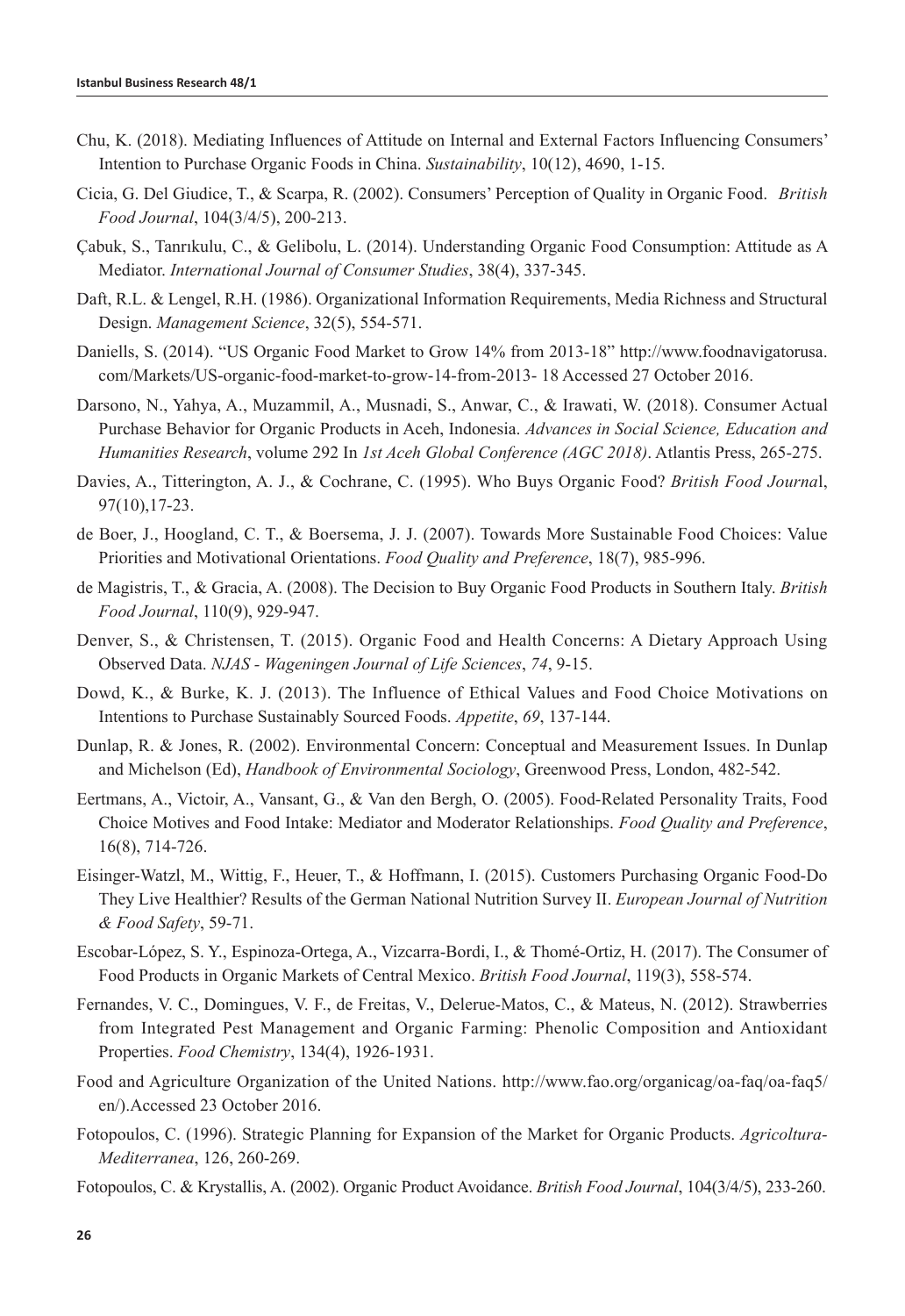- Fotopoulos, C., Krystallis, A., & Ness, M. (2003). Wine Produced By Organic Grapes in Greece: Using Means-End Chains Analysis to Reveal Organic Buyers' Purchasing Motives in Comparison to Non-Buyers. *Food Quality and Preference*, *14*, 549-566.
- Franzen, A., & Meyer, R. (2010). Environmental Attitudes in Cross-National Perspective: A Multilevel Analysis of the ISSP 1993 and 2000. *European Sociological Review*, 26(2), 219-234.
- Fujii, S. (2006). Environmental Concern, Attitude toward Frugality, and Ease of Behavior as Determinants of Pro-Environmental Behavior Intentions. *Journal of Environmental Psychology*, 26(4),262-268.
- Geisser, S. (1974). A Predictive Approach to the Random Effect Model. *Biometrika* 61(1), 101-107.
- Global Organic Trade Guide. http://www.globalorganictrade.com/country/turkey. Accessed 17 October 2016.
- Gibson, E. L. (2006). Emotional Influences on Food Choice: Sensory, Physiological and Psychological Pathways. *Physiology & Behavior*, 89(1), 53-61.
- Gifford, K., & Bernard, J. C. (2011). The Effect of Information on Consumers' Willingness to Pay for Natural and Organic Chicken*. International Journal of Consumer Studies*, 35(3), 282-289.
- Gunasti, K., & Ross, W. T. (2009). How Inferences about Missing Attributes Decrease the Tendency to Defer Choice and Increase Purchase Probability*. Journal of Consumer Research*, 35(5), 823-837.
- Goetzke, B., Nitzko, S., & Spiller, A. (2014). Consumption of Organic and Functional Food. A Matter of Well-Being and Health? *Appetite*, *77*, 96-105.
- Goh, K. M. (2011). Greater Mitigation of Climate Change By Organic Than Conventional Agriculture: A Review. *Biological Agriculture & Horticulture*, 27(2), 205-229.
- Graeff, T.R. (1996). Image Congruence Effects on Product Evaluations: The Role of Self-Monitoring and Public/Private Consumption. *Psychology & Marketing*, 13(5), 481- 499.
- Hair, J., Hollingsworth, C.L, Randolph, A.B., &Chong, A.Y.L (2017). An Updated and Expanded Assessment of PLS-SEM in information Systems Research. *Industrial Management &Data Systems,* 117(3), 442- 458.
- Hamzaoui-Essoussi, L., & Zahaf, M. (2012). Canadian Organic Food Consumers' Profile and Their Willingness to Pay Premium Prices. *Journal of International Food & Agribusiness Marketing*, 24(1), 1-21.
- Han, H., Hsu, L.-T., & Sheu, C. (2010). Application of the Theory of Planned Behavior to Green Hotel Choice: Testing the Effect of Environmentally Friendly Activities. *Tourism Management*, 31(3), 325-334.
- Hansen, T., Sørensen, M. I., & Eriksen, M. L. R. (2018). How the Interplay between Consumer Motivations and Values Influences Organic Food Identity and Behavior. *Food Policy*, *74*, 39-52.
- Harnish, R.J., & Bridges, K.R. (2006). Social Influence: The Role of Self-Monitoring When Making Social Comparisons*. Psychology & Marketing*, 23(11), 961–973.
- Harper, G. C. & Makatouni, A. (2002). Consumer Perception of Organic Food Production and Farm Animal Welfare. *British Food Journal*, 104(3/4/5), 287-299.
- Hartman Group. http://www.hartman-group.com/hartbeat/334/where-organic-ends-and-natural-begins. Accessed 19 October 2016.
- Hasselbach, J. L., & Roosen, J. (2015). Consumer Heterogeneity in the Willingness to Pay for Local and Organic Food. *Journal of Food Products Marketing*, 21(6), 608-625.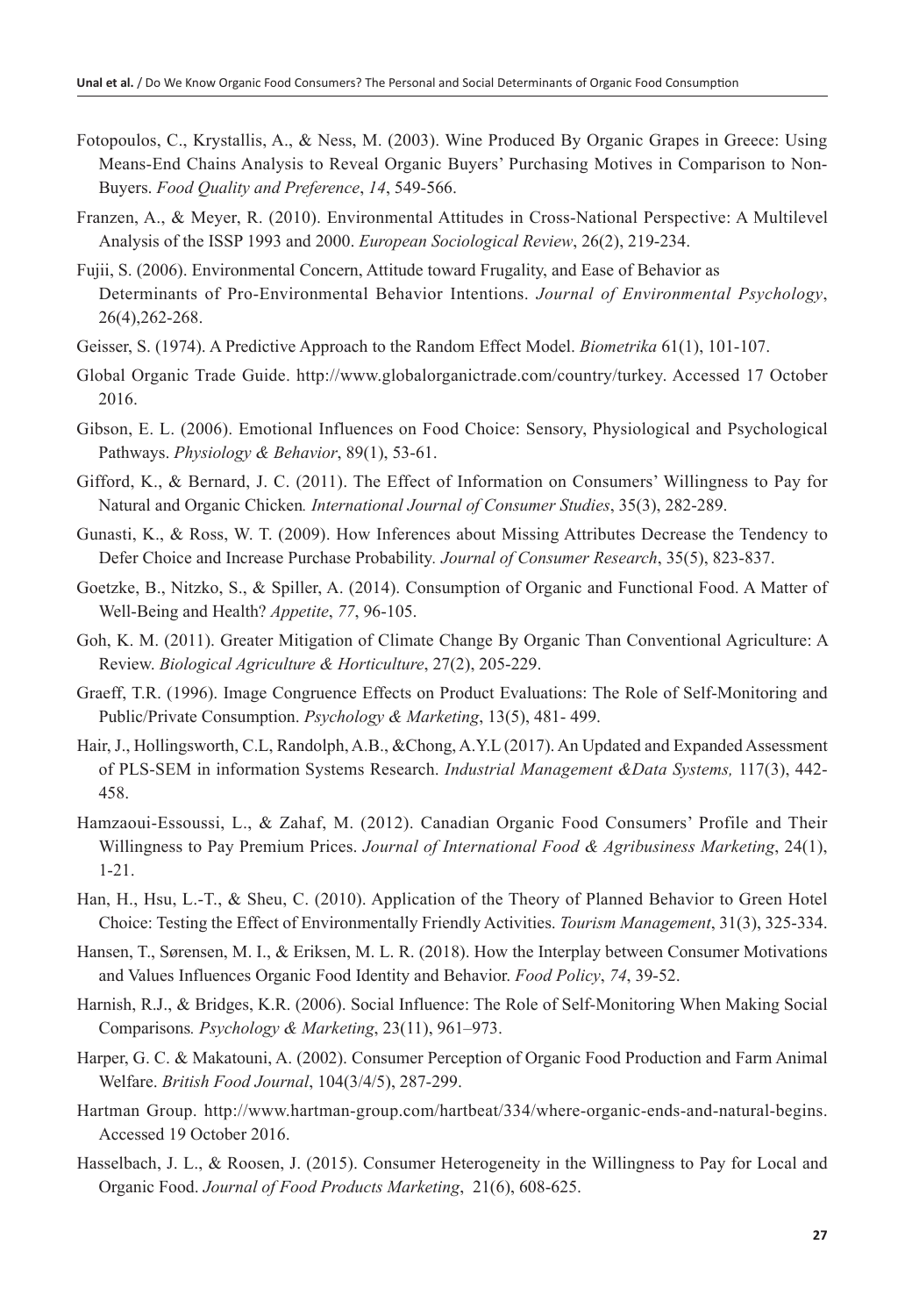- Helsel, D. L., Jakicic, J. M., & Otto, A. D. (2007). Comparison of Techniques for Self-Monitoring Eating and Exercise Behaviors on Weight Loss in a Correspondence-Based Intervention. *J Am Diet Assoc*, 107(10), 1807-1810.
- Hilverda, F., Jurgens, M., & Kuttschreuter, M. (2016). Word Associations With "Organic": What Do Consumers Think of? *British Food Journal*, 118(12), 2931-2948.
- Hoek, A. C., Pearson, D., James, S. W., Lawrence, M. A., & Friel, S. (2017). Shrinking the Food-Print: A Qualitative Study into Consumer Perceptions, Experiences, and Attitudes towards Healthy and Environmentally Friendly Food Behaviors. *Appetite*, *108*, 117-131.
- Hogg, M. K., Cox, A. J., & Keeling, K. (2000). The Impact of Self‐Monitoring on Image Congruence and Product/Brand Evaluation. *European Journal of Marketing*, 34(5/6), 641-667.
- Honkanen, P., Verplanken, B., & Olsen, S. O. (2006). Ethical Values and Motives DrivingOrganic Food Choice*. Journal of Consumer Behaviour*, 5(5), 420-430.
- Honkanen, P., & Frewer, L. (2009). Russian Consumers' Motives for Food Choice. *Appetite*, 52(2), 363-371.
- Hopper, J.R. & Nielsen, J.C. (1991). Recycling as Altruistic Behavior: Normative and Behavioral Strategies to Expand Participation in a Community Recycling Program. *Environment and Behavior*, 23(2), 195-220.
- Hsu, S.Y., Chang, C.C., & Lin, T. T. (2016). An Analysis of Purchase Intentions toward Organic Food on Health Consciousness and Food Safety With/Under Structural Equation Modeling. *British Food Journal*, 118(1), 200-216.
- Hsu, S. Y., Chang, C. C., & Lin, T. T. (2019). Triple Bottom Line Model and Food Safety in Organic Food and Conventional Food in Affecting Perceived Value and Purchase Intentions. *British Food Journal*, 121(2), 333-346.
- Hughner, R. S., McDonagh, P., Prothero, A., Shultz, C. J., & Stanton, J. (2007). Who Are Organic Food, Consumers? A Compilation and Review of Why People Purchase Organic Food. *Journal of Consumer Behaviour*, 6(2/3), 94-110.
- Hutchins, R. K. & Greenhalgh, L. A. (1995). Organic Confusion: Sustaining Competitive Advantage. *Nutrition & Food Science*, 95(6), 11-14.
- Irianto, H. (2015). Consumers' Attitude and Intention towards Organic Food Purchase: An Extension of the Theory of Planned Behavior in a Gender Perspective. *International Journal of Management, Economics, and Social Sciences*, 4(1),17-31.
- Januszewska, R., Pieniak, Z., & Verbeke, W. (2011). Food Choice Questionnaire Revisited in Four Countries. Does It Still Measure the Same? *Appetite*, 57(1), 94-98.
- Janssen, M. & Hamm, U. (2012). Product Labeling in the Market for Organic Food: Consume Preferences and Willingness-to-Pay for Different Organic Certification Logos. Food *Quality and Preference*, 25(1), 9-22.
- Kaiser, F. G. (2006). A Moral Extension of the Theory of Planned Behavior: Norms and Anticipated Feelings of Regret in Conservationism. *Personality and Individual Differences*, 41(1), 71-81.
- Keesling, G., & Kaynama, S. A. (2003). An Exploratory Investigation of the Ecologically Conscious Consumer's Efforts to Control Water Contamination: Lawn Care and the Use of Nitrogen Fertilizers and Pesticides. *Journal of Marketing Theory and Practice*, 11(1), 52-61.
- Kenney, E., & Adhikari, K. (2016). Recent Developments in Identifying and Quantifying Emotions During Food Consumption. *J Sci Food Agric*, 96(11), 3627-3630.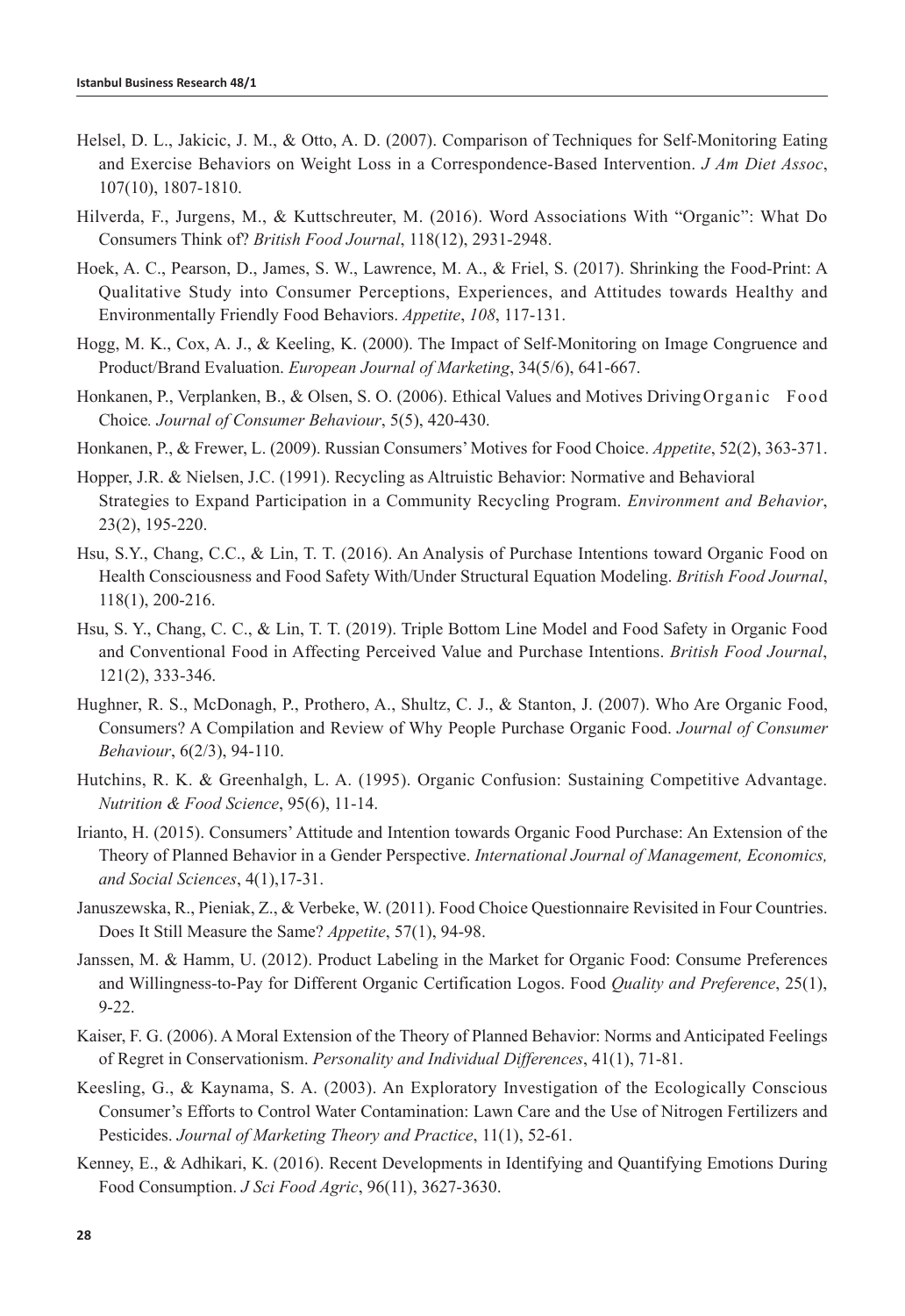- Kim, Y. & Choi, S. M. (2005). Antecedents of Green Purchase Behavior: An Examination of Collectivism, Environmental Concern, and PCE. *Advances in Consumer Research, 32*, 592–599.
- Kim, H. Lee, E. J., & Hur, W. M. (2012). The Normative Social Influence on Eco-Friendly Consumer Behavior: The Moderating Effect of Environmental Marketing Claims. *Clothing and Textiles Research Journal*, 30(1), 4-18.
- Kinnear, T.C. Taylor, J.R., & Ahmed, S.A. (1974). Ecologically Concerned Consumers: Who Are They? *Journal of Marketing*, 38(2), 20-24.
- Kjeldal, S. (2003). Self–monitoring and Consumer Behavior. *The Qualitative Report*, 18(3),353-376.
- Konttinen, H. Sarlio-Lahteenkorva, S., Silventoinen, K., Mannisto, S., & Haukkala, A. (2013). Socio-Economic Disparities in the Consumption of Vegetables, Fruit and Energy-Dense Foods: The Role of Motive Priorities. *Public Health Nutrition*, 16(5), 873-882.
- Koufteros, X. Vonderembse, M., & Jayaram, J. (2005). Internal and External Integration for Product Development: The Contingency Effects of Uncertainty Equivocality and Platform Strategy. *Decision Sciences*, 36(1), 97-133.
- Köster, E. P. & Mojet, J. (2015). From Mood to Food and from Food to Mood: A Psychological Perspective on the Measurement of Food-Related Emotions in Consumer Research. *Food Research International*, *76*, 180-191.
- Kulikovski, V. & Agolli, M. (2010). Drivers of Organic Food Consumption in Greece. *International Hellenic University*. 1-65.
- Krystallis, A. & Chryssohoidis, G. (2005). Consumers' Willingness to Pay for Organic Food. *British Food Journal,* 107(5), 320-343.
- Laros, F. J. M. & Steenkamp, J.-B. E. M. (2005). Emotions in Consumer Behavior: A Hierarchical Approach. *Journal of Business Research*,58(10), 1437-1445.
- Lea, E. & Worsley, T. (2005). Australians' Organic Food Beliefs, Demographics and Values. *British Food Journal*, 107(11), 855-869.
- Lea, E. & Worsley, A. (2008). Australian Consumers' Food-Related Environmental Beliefs and Behaviours. *Appetite*, 50(2-3), 207-214.
- Lee, H.J., & Goudeau, C. (2014). Consumers' Beliefs, Attitudes, and Loyalty in Purchasing Organic Foods. *British Food Journal*, 116(6), 918-930.
- Lee, K. H., Bonn, M. A., & Cho, M. (2015). Consumer Motives for Purchasing Organic Coffee. *International Journal of Contemporary Hospitality Management*, 27(6), 1157-1180.
- Lee, H. J., & Yun, Z. S. (2015). Consumers' Perceptions of Organic Food Attributes and Cognitive and Affective Attitudes as Determinants of Their Purchase Intentions toward Organic Food. *Food Quality and Preference*, *39*, 259-267.
- Lee, H.J. (2016). Individual and Situational Determinants of U.S. Consumers' Buying Behavior of Organic Foods. *Journal of International Food & Agribusiness Marketing*, 28(2), 117-131.
- Lian, S. B., & Yoong, L. C. (2019). Assessing the Young Consumers' Motives and Purchase Behavior for Organic Food: An Empirical Evidence from a Developing Nation. *Internatıonal Journal of Academıc Research in Busıness and Socıal Scıences*, *9*(1), 69-87.
- Liang, R.D. (2016). Predicting Intentions to Purchase Organic Food: The Moderating Effects of Organic Food Prices. *British Food Journal*, 118(1), 183-199.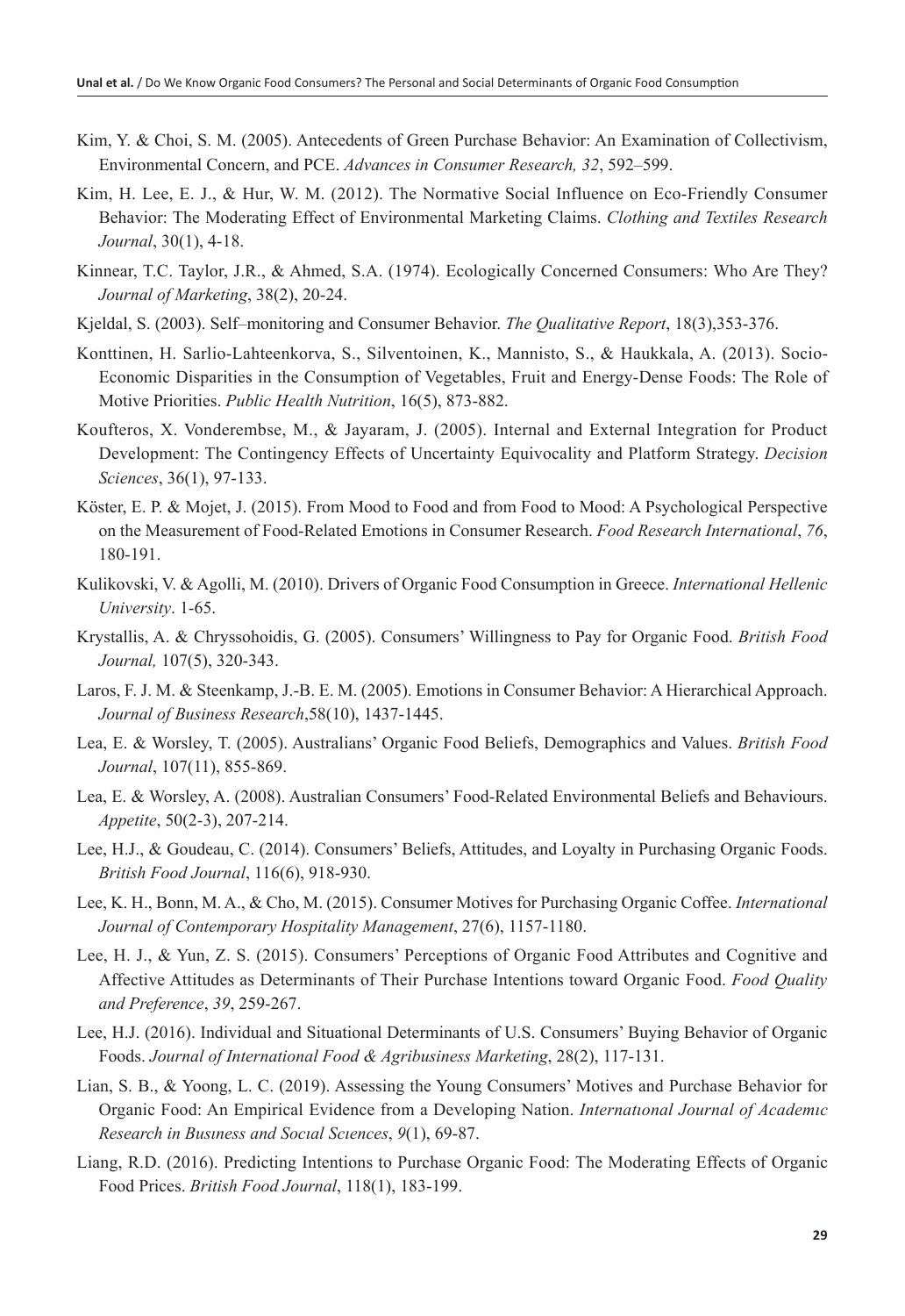- Lindeman, M., & Väänänen, M. (2000). Measurement of Ethical Food Choice Motives.*Appetite*, *34*, 55-59.
- Lipshitz, R & Strauss, O. (1997). Coping with Uncertainty: A Naturalistic Decision-Making Analysis. *Organizational Behavior and Human Decision Processes*, 69(2), 149-163.
- Lockie, S., Lyons, K., Lawrence, G., & Mummery, K. (2002). Eating 'Green': Motivations Behind Organic Food Consumption in Australia. *Sociologia Ruralis*, 42(1), 23-40.
- Lockie, S., Lyons, K., Lawrence, G., & Grice, J. (2004). Choosing Organics: A Path Analysis of Factors Underlying the Selection of Organic Food among Australian Consumers. *Appetite*, 43(2), 135-146.
- Lu, C. D., Gangyi, X., & Kawas, J. R. (2010). Organic Goat Production, Processing and Marketing: Opportunities, Challenges and Outlook. *Small Ruminant Research*, *89*(2-3), 102-109.
- Lyman, B. (1982). The Nutritional Values and Food Group Characteristics of Foods Preferred During Various Emotions. *The Journal of Psychology*, 112(1), 121-127.
- Machín, L. Giménez, A., Vidal, L., & Ares, G. (2014). Influence of Context on Motives Underlying Food Choice. *Journal of Sensory Studies*, 29(5), 313-324.
- Macht, M. (1999). Characteristics of Eating in Anger, Fear, Sadness and Joy. *Appetite*, *33*, 129–139.
- Macht, M. (2008). How Emotions Affect Eating: A Five-Way Model. *Appetite*, 50(1), 1-11.
- Magnusson, M. K., Arvola, A., Koivisto Hursti, U. K., Åberg, L., & Sjödén, P. O. (2001). Attitudes towards Organic Foods among Swedish Consumers. *British Food Journal*, 103(3), 209-227.
- Magnusson, M. K. Arvola, A., Hursti, U.-K. K., Åberg, L., & Sjödén, P.-O. (2003). Choice of Organic Foods Is Related to Perceived Consequences for Human Health and to Environmentally Friendly Behaviour. *Appetite*, 40(2), 109-117.
- Makatouni, A. (2002). What Motivates Consumers to Buy Organic Food in the UK? *British Food Journal*, 104(3/4/5), 345-352.
- Mainieri, T., Barnett, E. G., Valdero, T. R., Unipan, J. B., & Oskamp, S. (1997). Green Buying: The Influence of Environmental Concern on Consumer Behavior. *The Journal of Social Psychology*, 137(2), 189-204.
- Mardon, J., Thiel, E., Laniau, M., Sijtsema, S., Zimmermann, K., & Barjolle, D. (2015). Motives Underlying Food Consumption in the Western Balkans: Consumers' Profiles and Public Health Strategies.*Int J Public Health*, 60(5), 517-526.
- Marian, L., Chrysochou, P., Krystallis, A., & Thøgersen, J. (2014). The Role of Price as a Product Attribute in the Organic Food Context: An Exploration Based on Actual Purchase Data. *Food Quality and Preference*, *37*, 52-60.
- Mattila, A. S., & Ro, H. (2008). Discrete Negative Emotions and Customer Dissatisfaction Responses in a Casual Restaurant Setting. *Journal of Hospitality & Tourism Research*, 32(1), 89-107.
- Mat Said, A., Ahmadun, F. l. R., Hj. Paim, L., & Masud, J. (2003). Environmental Concerns, Knowledge and Practices Gap Among Malaysian Teachers. *International Journal of Sustainability in Higher Education*, 4(4), 305-313.
- McEachern, M.G., & McClean, P. (2002). Organic Purchasing Motivations and Attitudes: Are They Ethical? *International Journal of Consumer Studies*, 26(2), 85–92.
- McEachern, M. G., & Willock, J. (2004). Producers and Consumers of Organic Meat. *British Food Journal*, 106(7), 534-552.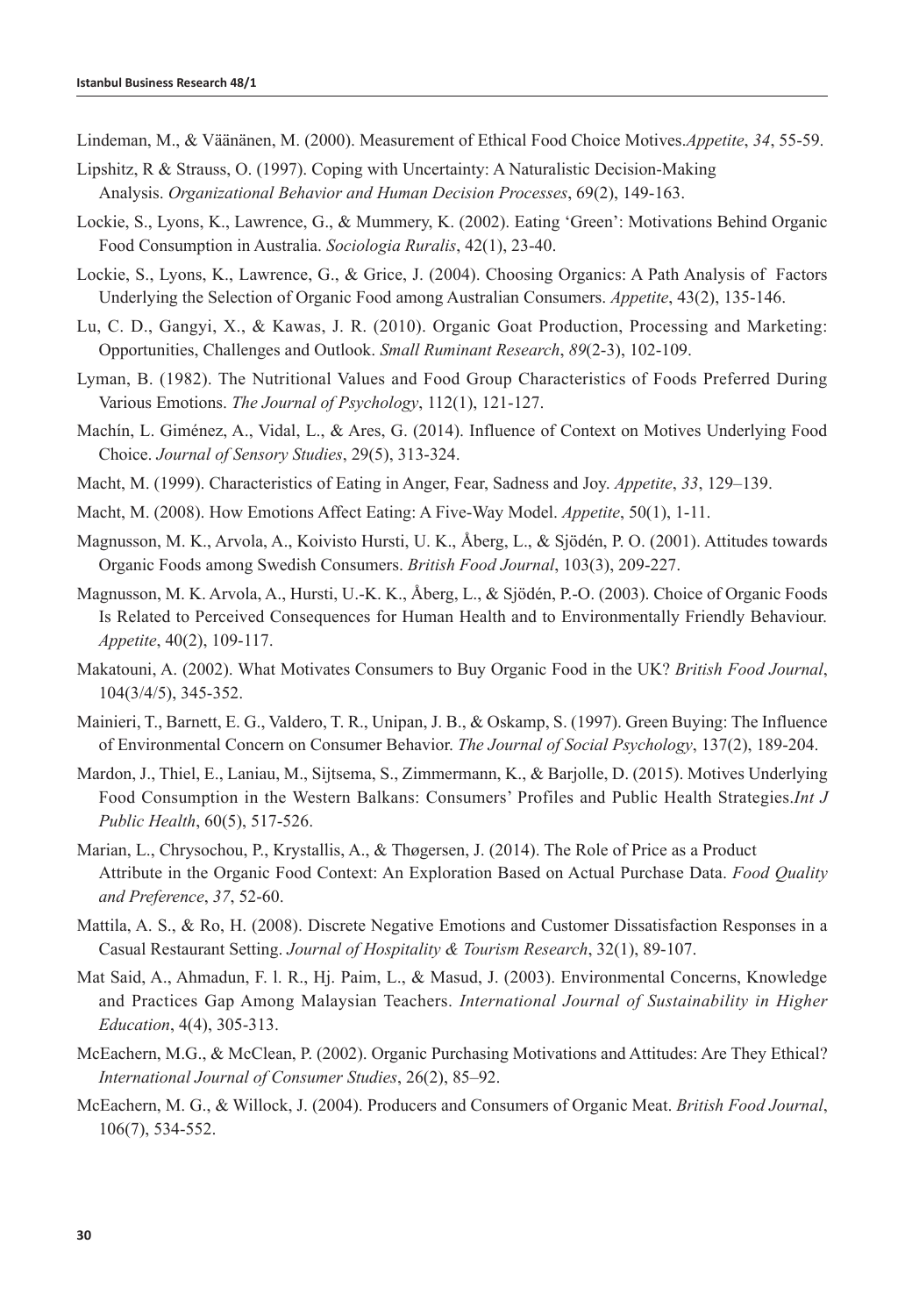- Mie, A., Andersen, H. R., Gunnarsson, S., Kahl, J., Kesse-Guyot, E., Rembiałkowska, E., Quaglio, G., & Grandjean, P. (2017). Human Health Implications of Organic Food and Organic Agriculture: A Comprehensive Review. *Environmental Health*, 16(1), 111, 1-22.
- Millock, K., Wier, M., & Andersen, L.M. (2004). Consumer's Demand for Organic Foods-Attitudes, Value and Purchasing Behaviour. *XIII Annual Conference of European Association of Environmental and Resfource Economics*, June 25–28, Budapest, Hungary.
- Misra, R., & Singh, D. (2016). An Analysis of Factors Affecting Growth of Organic Food. *British Food Journal*, 118(9),2308-2325.
- Mondelaers, K., van Huylenbroek, G., Verbeke, W., & Van Huylenbroeck, G. (2009). Importance o f Health and Environment as Quality Traits in the Buying Decision of Organic Products.*British Food Journal*, 111(10), 1120-1139.
- Monier-Dilhan, S., & Bergès, F. (2016). Consumers' Motivations Driving Organic Demand: Between Self-Interest and Sustainability. *Agricultural and Resource Economics Review*, 45(3), 522-538.
- Moser, J. S., Schroder, H. S., Heeter, C., Moran, T. P., & Lee, Y. H. (2011). Mind Your Errors: Evidence for a Neural Mechanism Linking Growth Mind-Set to Adaptive Posterror AdJustments. *Psychological Science*, 22(12),1484-1489.
- Nedra, B.A., Demetris Vrontis, D. M. C. P., Sharma, S., & Dakhli, A. (2015). Perception and Motivation to Purchase Organic Products in Mediterranean Countries. *Journal of Research in Marketing and Entrepreneurship*, 17(1), 67-90.
- Newton, J. D., Tsarenko, Y., Ferraro, C., & Sands, S. (2015). Environmental Concern an Environmental Purchase Intentions: The Mediating Role of Learning Strategy. *Journal of Business Research*, 68(9), 1974-1981.
- Nguyen, H. V., Nguyen, N., Nguyen, B. K., Lobo, A., & Vu, P. A. (2019). Organic Food Purchases in an Emerging Market: The Influence of Consumers' Personal Factors and Green Marketing Practices of Food Stores. *International Journal of Environmental Research and Public Health*, 16(6), 1037, 1-17.
- Nielsen, N.A., Bech-Larsen, T., & Grunert, K.G. (1998). Consumer Purchase Motives and Product Perceptions: A Laddering Study on Vegetable Oil in Three Countries. *Food Quality and Preference*, 9(6), 455-466.
- Numraktrakul, P., Ngarmyarn, A., & Panichpathom, S. (2012). Factors Affecting Green Housing Purchase. *17th International Business Research Conference*. 7-8 June 2012, Toronto, Canada.
- O'Cass, A. (2000). A Psychometric Evaluation of a Revised Version of the Lennox and Wolfe Revised Self-Monitoring Scale*. Psychology & Marketing*, 17(5), 397-419.
- O'Cass, A. (2001). Consumer Self-monitoring, Materialism and Involvement in Fashion Clothing. *Australasian Marketing Journal*, 9(1), 46-60.
- O'Cass, A., & McEven, H. (2004). Exploring Consumer Status and Conspicuous Consumption. *Journal of Consumer Behavior*, 4(1), 25-39.
- O'Donovan, P., & McCarthy, M. (2002). Irish Consumer Preference for Organic Meat. *British Food Journal*, 104(3/4/5), 353-370.
- Oellingrath, I. M., Hersleth, M., & Svendsen, M. V. (2013). Association between Parental Motives for Food Choice and Eating Patterns Of 12- To 13-Year-Old Norwegian Children. *Public Health Nutrition*, 16(11), 2023-2031.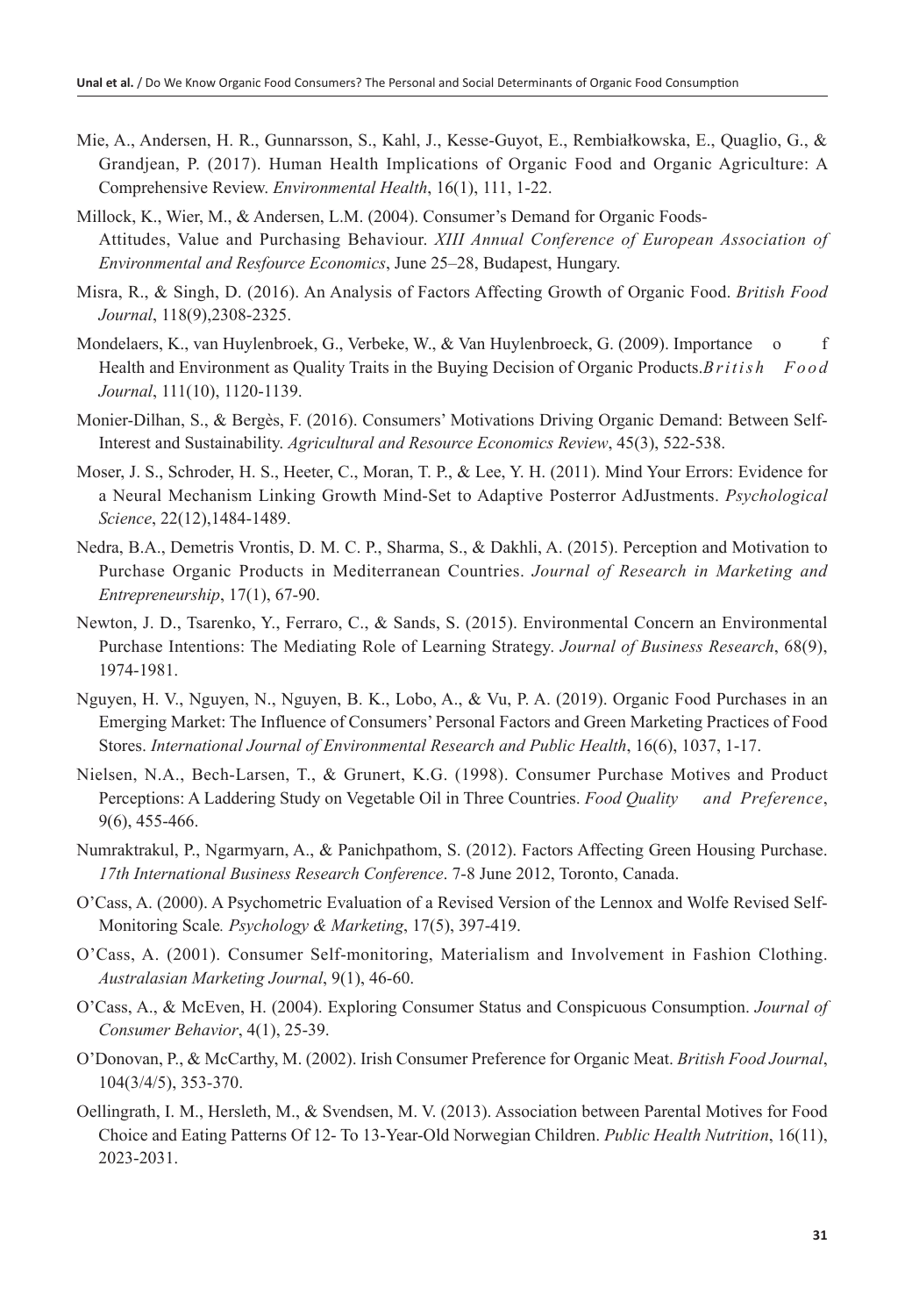- Onwezen, M. C. (2015). I Did Good, and We Did Bad: The Impact of Collective Versus Private Emotions a Pro-environmental Food Consumption. *Food Research International*, *76*, 261-268.
- Organic Food Associate http://ota.com/sites/default/files/indexed\_files/OTA\_StateofIndustry\_2016.pdf Accessed 17 October 2016.
- Oroian, C., Safirescu, C., Harun, R., Chiciudean, G., Arion, F., Muresan, I., & Bordeanu, B. (2017). Consumers' Attitudes towards Organic Products and Sustainable Development: A Case Study of Romania. *Sustainability*, 9(9), 1559, 1-14.
- Padel, S., McEachern, M., & Foster, C. (2005). Exploring the Gap Between Attitudes and Behaviour. *British Food Journal*, 107(8), 606-625.
- Paladino, A., & Ng, S. (2013). An Examination of the Influences on 'Green' Mobile Phone Purchases Among Young Business Students: An Empirical Analysis. *Environmental Education Research*, 19(1), 118-145.
- Patel, K. A., & Schlundt, D. G. (2001). Impact of Moods and Social Context on Eating Behavior. *Appetite* (2001), *36*, 111–118.
- Paul, J., Modi, A., & Patel, J. (2016). Predicting Green Product Consumption Using Theory of Planned Behavior and Reasoned Action. *Journal of Retailing and Consumer Services*, *29*, 123-134.
- Petljak, K., Štulec, I., & Renko, S. (2017). Consumers'willingness to Pay More for Organic Food in Croatıa. *Ekonomski vjesnik/Econviews-Review of Contemporary Business, Entrepreneurship and Economic Issues*, 30(2), 441-455.
- Petrescu, D., & Petrescu-Mag, R. (2015). Organic Food Perception: Fad, or Healthy and Environmentally Friendly? A Case on Romanian Consumers. *Sustainability*, 7(9), 12017-12031.
- Pham, T. H., Nguyen, T. N., Phan, T. T. H., & Nguyen, N. T. (2018). Evaluating the Purchase Behaviour of Organic Food by Young Consumers in an Emerging Market Economy. *Journal of Strategic Marketing*, 1-17.
- Phillips, D. M., & Baumgartner, H. (2002). The Role of Consumption Emotions in the Satisfaction Response. *Journal of Consumer Psychology*, 12(3), 243-252.
- Pohjanheimo, T., Paasovaara, R., Luomala, H., & Sandell, M. (2010). Food Choice Motives and Bread Liking of Consumers Embracing Hedonistic and Traditional Values. *Appetite*, 54(1), 170-180.
- Preacher C. J. & Andrew F. H. (2004). SPSS and SAS Procedures for Estimating Indirect Effects in Simple Mediation Models Behavior Research Methods. *Instruments, & Computers*, 36 (4), 717-731.
- Prescott, J., Young, O., O'Neil, L., Yau, N. J. N., & Stevens, R. (2002). Motives for Food Choice: A Comparison of Consumers from Japan, Taiwan, Malaysia And New Zealand. *Food Quality and Preference*, *13*, 489–495.
- Richins, M.K. (1997). Measuring Emotions in the Consumption Experience. *Journal of Consumer Research*, 24(2), 127-146.
- Roininen, K., Lähteenmäki, L., & Tuorila, H. (1999). Quantification of Consumer Attitudes to Health and Hedonic Characteristics of Foods. *Appetite*, *33*, 71–88.
- Roos, E., Lehto, R., & Ray, C. (2012). Parental Family Food Choice Motives and Children's Food Intake. *Food Quality and Preference*, 24(1), 85-91.
- Ruiz de Maya, S., López-López, I., & Munuera, J. L. (2011). Organic Food Consumption in Europe: International Segmentation Based on Value System Differences. *Ecological Economics*, 70(10), 1767- 1775.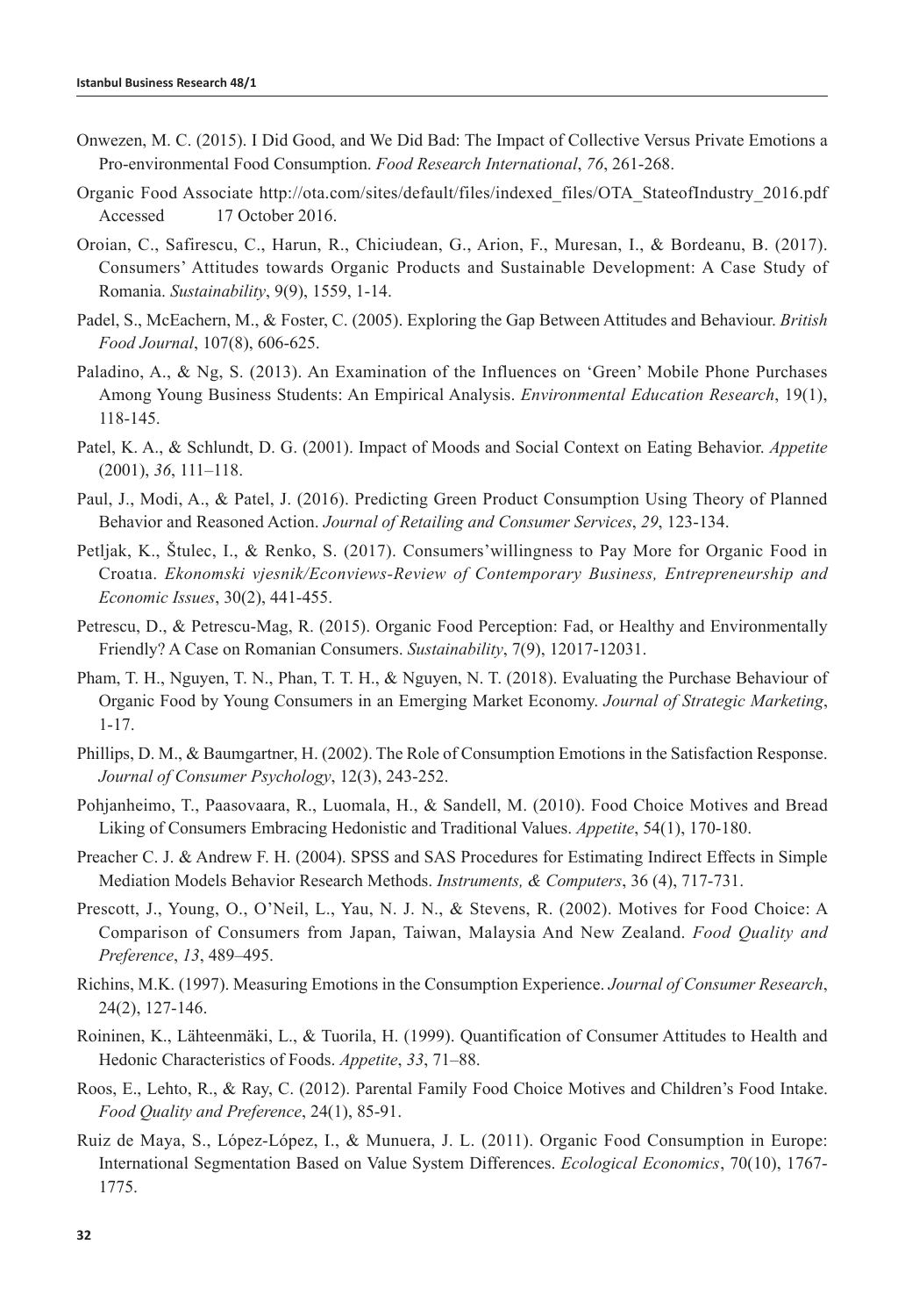- Russell, C. G., Worsley, A., & Liem, D. G. (2015). Parents' Food Choice Motives and Their Associations with Children's Food Preferences. *Public Health Nutrition*, 18(6), 1018-1027.
- Shaharudin, M. R., Pani, J. J., Mansor, S. W., & Elias, S. J. (2010). Purchase Intention of Organic Food; Perceived Value Overview. *Canadian Social Science*, 6(1), 70-79.
- Salleh, M. M., Ali, S. M., Harun, E. H., Jalil, M. A., & Shaharudin, M. R. (2010). Consumer's Perception and Purchase Intentions towards Organic Food Products: Exploring Attitude Among Academician. *Canadian Social Science*, 6(6), 119-129.
- Sashi, C.M., & Stern, L.V. (1995). Product Differentiation and Market Performance in Producer Good Industries. *Journal of Business Research*, *33*, 115-127.
- Sautron, V., Péneau, S., Camilleri, G. M., Muller, L., Ruffieux, B., Hercberg, S., & Méjean, C. (2015). Validity of a questionnaire measuring motives for choosing foods including sustainable concerns. *Appetite, 87*, 90-97.
- Schleenbecker, R., & Hamm, U. (2013). Consumers' Perception of Organic Product Characteristics. A Review. *Appetite*, *71*, 420-429.
- Schiffman, L.G., Kanuk, L.L., & Wisenblit, J. (2010). *Consumer Behavior*. Pearson Prentice Hall, London.
- Shafie, F. A., & Rennie, D. (2012). Consumer Perceptions towards Organic Food. *Procedia-Social and Behavioral Sciences*, *49*, 360-367.
- Sharma, N., & Singhvi, R. (2018). Consumers Perception and Behaviour towards Organic Food: A Systematic Review of Literature. *Journal of Pharmacognosy and Phytochemistry*, 7(2), 2152-2155.
- Shiu, E. M. K., Walsh, G., Hassan, L. M., & Shaw, D. (2011). Consumer Uncertainty Re-Visited*. Psychology and Marketing*, 28(6), 584-607.
- Smith, S., & Paladino, A. (2010). Eating Clean and Green? Investigating Consumer Motivations towards the Purchase of Organic Food. *Australasian Marketing Journal (AMJ)*, 18(2), 93-104.
- Snyder, M. (1974). Self-monitoring of Expressive Behavior. *Journal of Personality and Social Psychology*, 30(4), 526-537.
- Singh, A., & Verma, P. (2017). Factors Influencing Indian Consumers' Actual Buying Behaviour towards Organic Food Products. *Journal of Cleaner Production*, *167*, 473-483.
- Squires, L., Juric, B., & Bettina Cornwell, T. (2001). The Level of Market Development and Intensity of Organic Food Consumption: A Cross‐Cultural Study of Danish and New Zealand Consumers. *Journal of Consumer Marketing*, 18(5), 392-409.
- Stone, M. (1974). Cross-Validatory Choice and Assessment of Statistical Predictions. *Journal of the Royal Statistical Society, Series B (Methodological),* 111-147.
- Steptoe, A., Pollard, T. M., & Wardle, J. (1995). The Development of a Measure of the Motives Underlying the Selection of Food: The Food Choice Questionnaire. *Appetite*, *25*, 267–284.
- Suh, B. W., Eves, A., & Lumbers, M. (2012). Consumers' Attitude and Understanding of Organic Food: The Case of South Korea. *Journal of Foodservice Business Research*, 15(1), 49-63.
- Suh, B. W., Eves, A., & Lumbers, M. (2015). Developing a Model of Organic Food Choice Behavior. *Social Behavior and Personality: an international journal*, 43(2), 217-230.
- Tang, Y., Wang, X., & Lu, P. (2014). Chinese Consumer Attitude and Purchase Intent towards Green Products. *Asia-Pacific Journal of Business Administration*, 6(2), 84-96.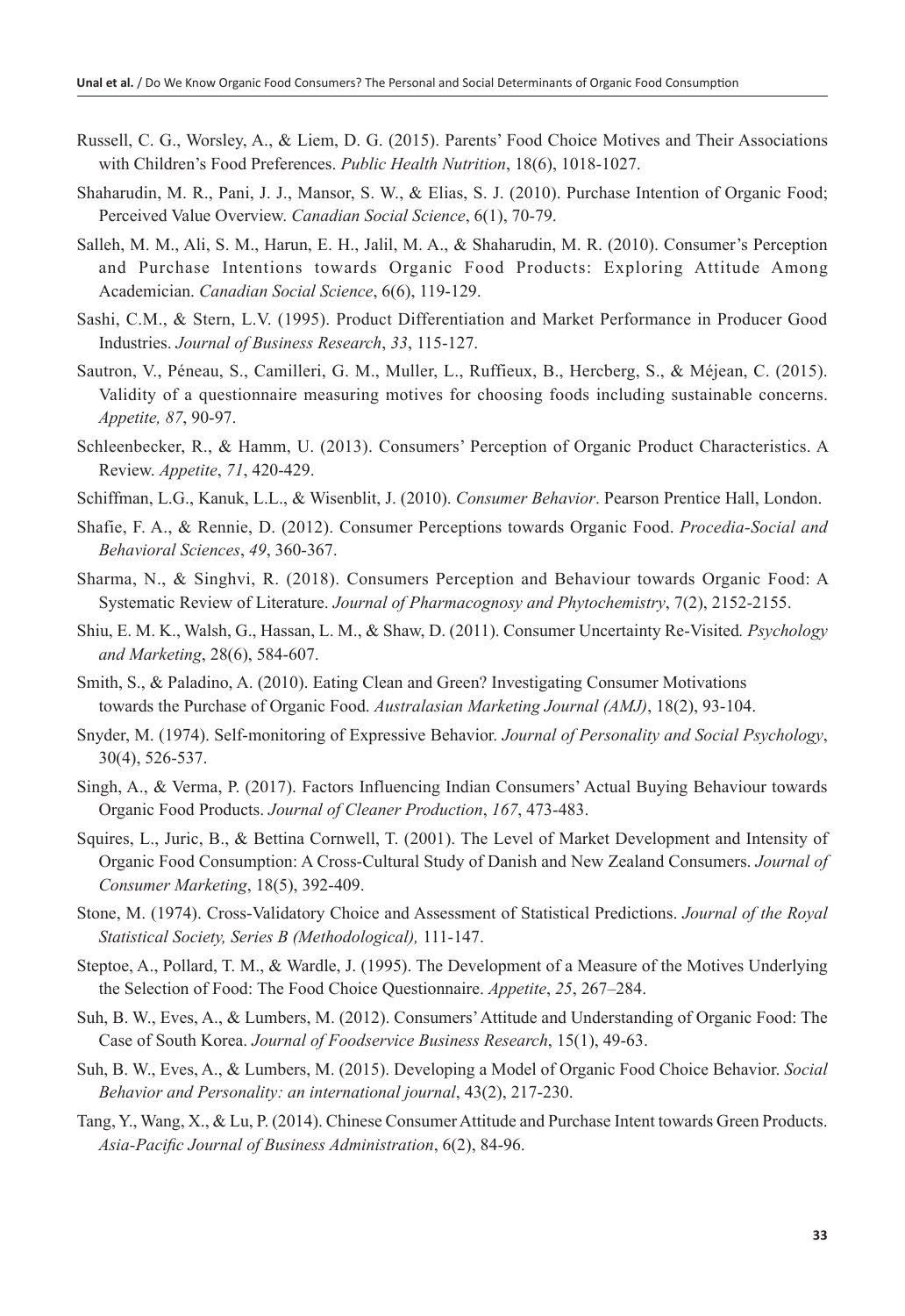- Tarkiainen, A., & Sundqvist, S. (2005). Subjective Norms, Attitudes, and Intentions of Finnish Consumers in Buying Organic Food. *British Food Journal*, 107(11), 808-822.
- Teng, C.-C., & Wang, Y.-M. (2015). Decisional Factors Are Driving Organic Food Consumption. *British Food Journal*, 117(3), 1066-1081.
- Teng, C. C., & Lu, C. H. (2016). Organic Food Consumption in Taiwan: Motives, Involvement, and Purchase Intention Under the Moderating Role of Uncertainty. *Appetite*, *105*, 95-105.
- Thieme, J., Royne, M. B., Jha, S., Levy, M., & Barnes McEntee, W. (2015). Factors Affecting the Relationship between Environmental Concern and Behaviors. *Marketing Intelligence & Planning*, 33(5), 675-690.
- Thøgersen, J., & Zhou, Y. (2012). Chinese Consumers' Adoption of a 'Green' Innovation the Case of Organic Food. *Journal of Marketing Management*, 28(3/4), 313-333.
- Truong, T. T., Yap, M. H., & Ineson, E. M. (2012). Potential Vietnamese Consumers' Perceptions of Organic Foods. *British Food Journal*, 114(4), 529-543.
- Tung, S.-J., Tsay, J. C., & Lin, M.-C. (2015). Life Course, Diet-Related Identity and Consumer Choice of Organic Food in Taiwan. *British Food Journal*, 117(2), 688-704.
- Uma, R., & Selvam, V. (2017). Consumer's Attitude towards Organic Food Products buying Decision in Vellore City: Structural Equation Modeling–Using Partial Least Square (SEM-PLS) approach. *Research Journal of Pharmacy and Technology*, 10(12), 4333-4338.
- Ureña, F., Bernabéu, R., & Olmeda, M. (2007). Women, Men, and Organic Food: Differences in Their Attitudes and Willingness to Pay. A Spanish Case Study. *International Journal of Consumer Studies*, *32*, 18-26.
- Van Loo, E., Caputo, V., Nayga, R. M., Jr., Meullenet, J. F., Crandall, P. G., & Ricke, S. C. (2010). Effect of Organic Poultry Purchase Frequency on Consumer Attitudes toward Organic Poultry Meat. *Journal of Food Science*, 75(7), S384-397.
- Van Loo, E. J., Caputo, V., Nayga, R. M., Meullenet, J.-F., & Ricke, S. C. (2011). Consumers' Willingness to Pay for Organic Chicken Breast: Evidence from the Choice Experiment. *Food Quality and Preference*, 22(7), 603-613.
- Verdurme, A., & Viaene, J. (2003). Consumer Beliefs and Attitude towards Genetically Modified Food: Basis for Segmentation and Implication for Communication. *Agribusiness*, *19*, 91–113.
- Verhoef, P. C. (2005). Explaining Purchases of Organic Meat By Dutch Consumers. *European Review of Agricultural Economics*, 32(2), 245-267.
- Vermeir, I., & Verbeke, W. (2006). Sustainable Food Consumption: Exploring the Consumer "Attitude Behavioral Intention" Gap. *Journal of Agricultural and Environmental Ethics*, 19(2), 169-194.
- Vyth, E. L., Van Der Meer, E. W., Seidell, J. C., & Steenhuis, I. H. (2012). A Nutrition Labeling Intervention in Worksite Cafeterias: An Implementation Evaluation Across Two Large Catering Companies in the Netherlands. *Health Promot Int*, 27(2), 230-237.
- Wądołowska, L., Babicz-Zielińska, E., & Czarnocińska, J. (2008). Food Choice Models and Their Relation with Food Preferences and Eating Frequency in the Polish Population: POFPRES Study. *Food Policy*, 33(2), 122-134.
- Wang, S.T. (2014). Consumer Characteristics and Social Influence Factors on Green Purchasing Intentions. Marketing *Intelligence & Planning*, 32(7), 738-753.
- Wang, O., De Steur, H., Gellynck, X., & Verbeke, W. (2015). Motives for Consumer Choice of Traditional Food and European Food in Mainland China. *Appetite*, *87*, 143-151.